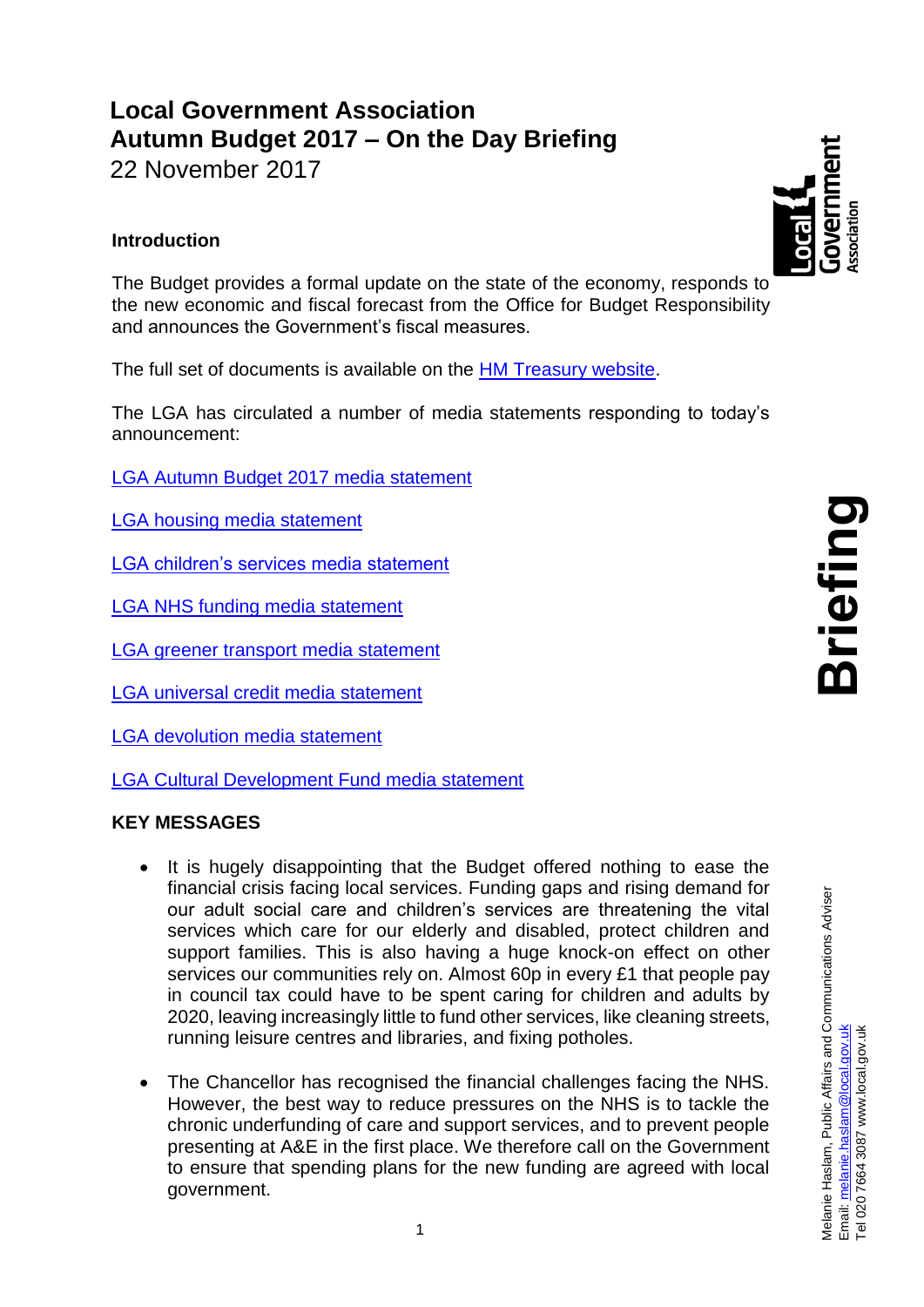- Our national housing shortage is one of the most pressing issues we face. The last time this country built more than 250,000 homes a year - in the 1970s - councils built more than 40 per cent of them. If we are to get back to building 300,000 homes a year, then the Government needs to ensure councils in all areas of the country are given greater freedom to borrow to build new homes. Today's Budget has taken a step towards that by lifting the housing borrowing cap for some councils. This is an important recognition of our argument about the vital role that councils must play to provide housing for people and solve our housing crisis, but this does not go far enough.
- The money local government has to deliver services is running out fast and councils face an overall £5.8 billion funding gap in just two years. We remain clear that local government, as a whole, must be able to keep every penny of business rates collected to plug funding gaps while a review of the system of distributing funding between councils is urgently needed. The Government should use the upcoming Local Government Finance Settlement to make this happen.
- Only with sufficient funding and greater freedom from central government to take decisions over vital services in their area can local government generate economic growth, build homes, strengthen communities, and provide care and support for older and disabled people.
- It is disappointing that there were no measures to address our concerns on the future of the replacement of EU funding to local areas. An £8.4 billion UK-wide funding gap for local communities would immediately open up from the point we officially exited the EU, unless a viable domestic successor to EU funding is in place. To help ensure we have an economy fit for the future, it is essential that this funding to local areas is fully replaced as part of a locally-led successor to EU regional aid.

**The Budget offered very little to ease the financial crisis facing local services. It is particularly disappointing that there were no measures to address the priorities of councils on the Fair Funding Review, business rates retention, the future of the UK Shared Prosperity Fund, and social care.**

#### **Fair Funding Review and Business Rates Retention**

With the exception of announcements on business rates retention pilots, the Chancellor made no announcements on business rates retention reform or the Fair Funding Review.

#### **LGA view:**

 Along with individual councils, we have been working with DCLG officials on the Fair Funding Review and on the move towards greater business rates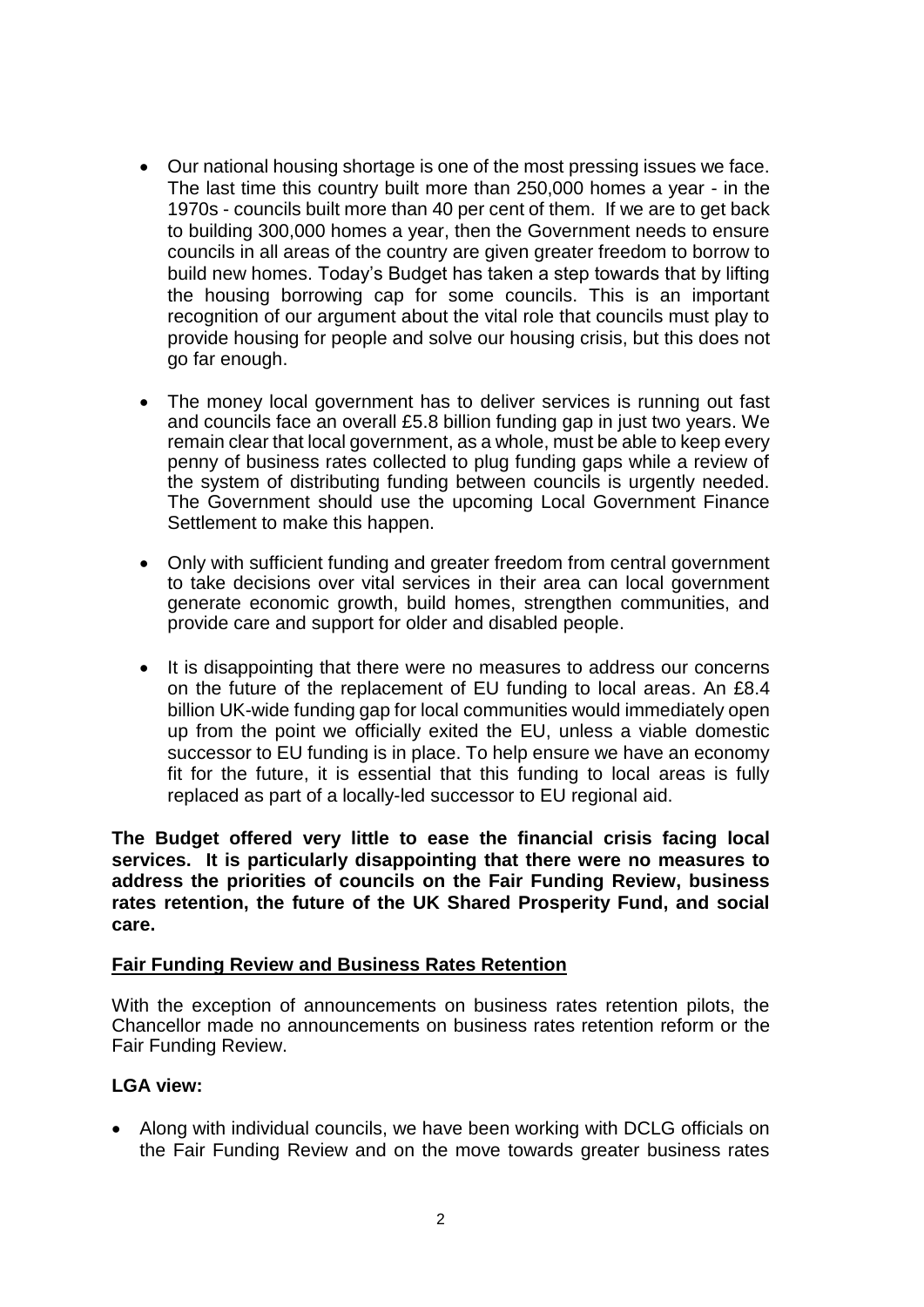retention within local government. Getting to a conclusion in these two related areas is a high priority for us and our member councils.

- We are calling on the Government to confirm the date of implementation of new funding baselines and to publish the planned Fair Funding Review consultation as soon as possible to ensure that confidence in the review is preserved.
- To ensure the future sustainability of local government services for our communities, we recommend that business rates retention should be used as follows:
	- o To plug the £5.8 billion funding gap facing local government by 2019/20 and the £1.3 billion pressure to stabilise the adult social care provider market today.
	- $\circ$  To ensure that no authority will be worse off due to a new fair funding formula at the point of implementation.
	- o To fund future service demand and resulting budget pressures.
	- o The funding of some current grants through further business rates retention;
	- o Not to transfer new responsibilities through business rates retention. Any new responsibilities should come with newly devolved resources.
	- Finding a solution to the risks relating to business rates appeals, even in the 50 per cent business rates retention system, is crucial. There are still over 200,000 unsolved appeals dating back from before April 2017. Councils have had to divert over £2.5 billion from services to deal with this risk. The Government also needs to tackle business rates avoidance. We have estimated this is costing councils £230 million per annum.
	- Given the uncertainty facing local government due to business rates retention and the Fair Funding Review, the Government must provide further funding through the Local Government Finance Settlement to reduce the pace of reductions of grant funding to all councils in 2018/19 and 2019/20. As part of this, the transition grant (negotiated to help local authorities most affected by the change in the method used to calculate reductions to revenue support grant and meant to provide support until the Government's reforms were implemented) now needs to be extended until the new arrangements are in place. The 50 per cent of business rates that currently make up the central share could be one source of this funding.

#### **EU funding**

The Chancellor made no announcements on the UK Shared Prosperity Fund.

#### **LGA view:**

 We have urged the Government to provide additional detail on how it intends to implement its manifesto commitment to provide a UK Shared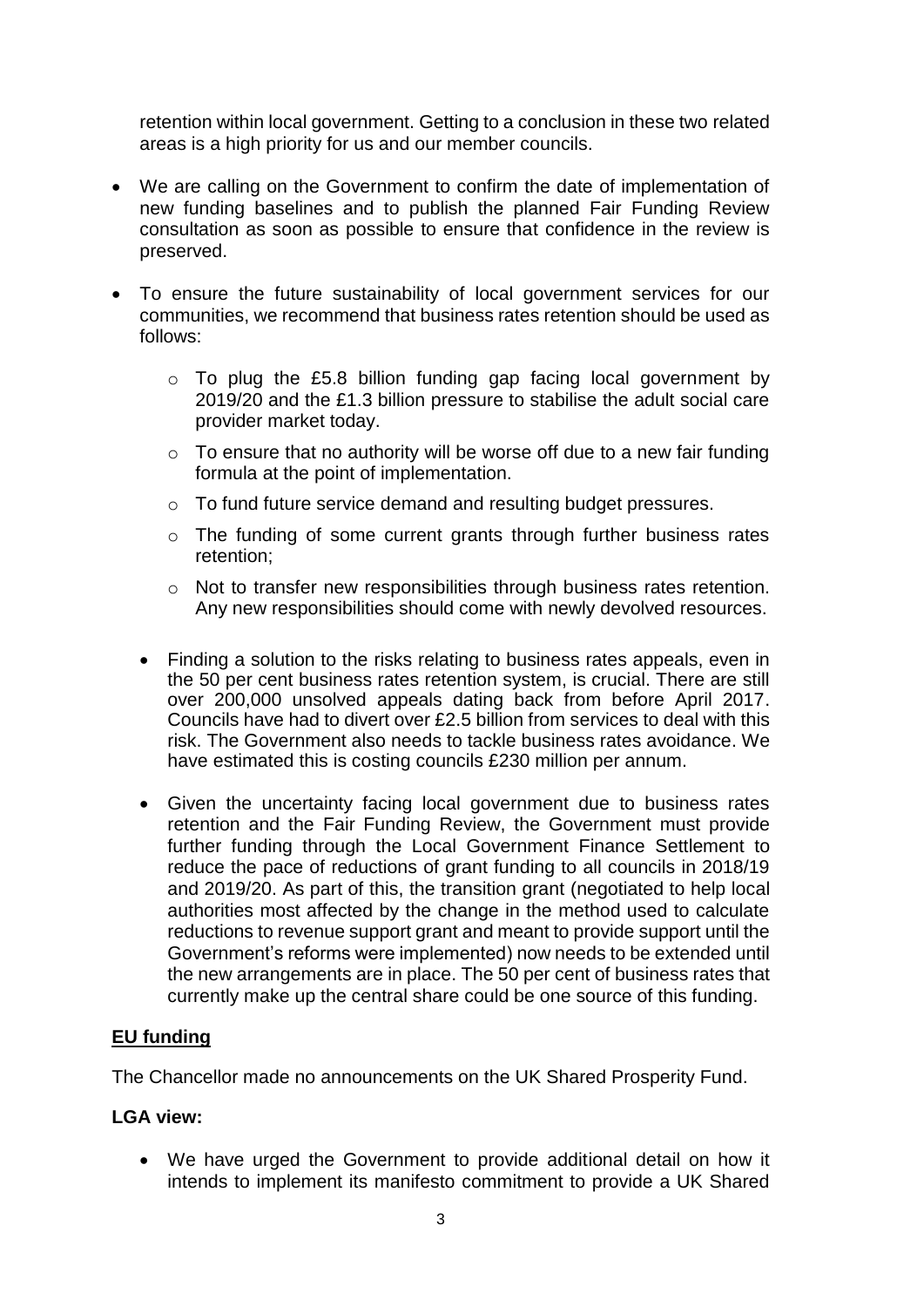Prosperity Fund (UKSPF) to replace the EU funding for local areas when the UK leaves the EU. We are therefore disappointed that today's Budget lacks any detail on how, or when, the UKSPF will be administered or allocated. Most importantly, there has been no clarification on the overall quantum of funding. Time is now running out to effectively design and implement an orderly and smooth transition for local areas.

- A £8.4 billion UK-wide funding gap for local communities would immediately open up from the point we officially exited the EU, unless a viable domestic successor to EU funding is in place. To help ensure we have an economy fit for the future, it is essential that this funding to local areas is fully replaced as part of a locally-led successor to EU regional aid.
- EU funding has been utilised by local authorities, Local Enterprise Partnerships, businesses and the community and voluntary sector to support local level growth plans. It is a vital source of revenue and capital funding and has supported thousands of beneficiaries through schemes to create jobs, support small and medium enterprises, deliver skills, build infrastructure and boost local growth in all types of areas across the country. We urgently call on the Government to confirm that this quantum of successor money is now in place. This will allow local government to effectively plan before the UK exits the EU.
- We repeat our offer to support central government to develop an effective domestic successor programme which gives local areas far greater say over how money is spent, and enables them to deliver the ambitions of the Industrial Strategy.

#### **Adult social care and health**

- The Chancellor made no announcements on adult social care and support. He did announce an additional £6.3 billion for the NHS. This is made up of £3.5 billion of capital investment and £2.8 billion of resource funding. *(Page 65, Paragraph 6.1)*
- To protect frontline services in the NHS, the Government is committing to fund pay awards as part of a pay deal for NHS staff on the Agenda for Change contract, including nurses, midwives and paramedics. Any pay deal will be on the condition that the pay award enables improved productivity in the NHS, and is justified on recruitment and retention grounds. This does not prejudge the role of the independent NHS Pay Review Body in recommending the level of pay award that these staff should receive. *(Page 66, Paragraph 6.7)*
- The Chancellor announced that capital funding will be for local groups of NHS organisations (Sustainability and Transformation Partnerships) to deliver transformation schemes that improve their ability to meet demand for local services. This funding will enable them to deliver more integrated care for patients, more care out of hospital and reduce waiting times. *(Page 66, Paragraph 6.8)*
- The Chancellor announced an additional £42 million for the Disabled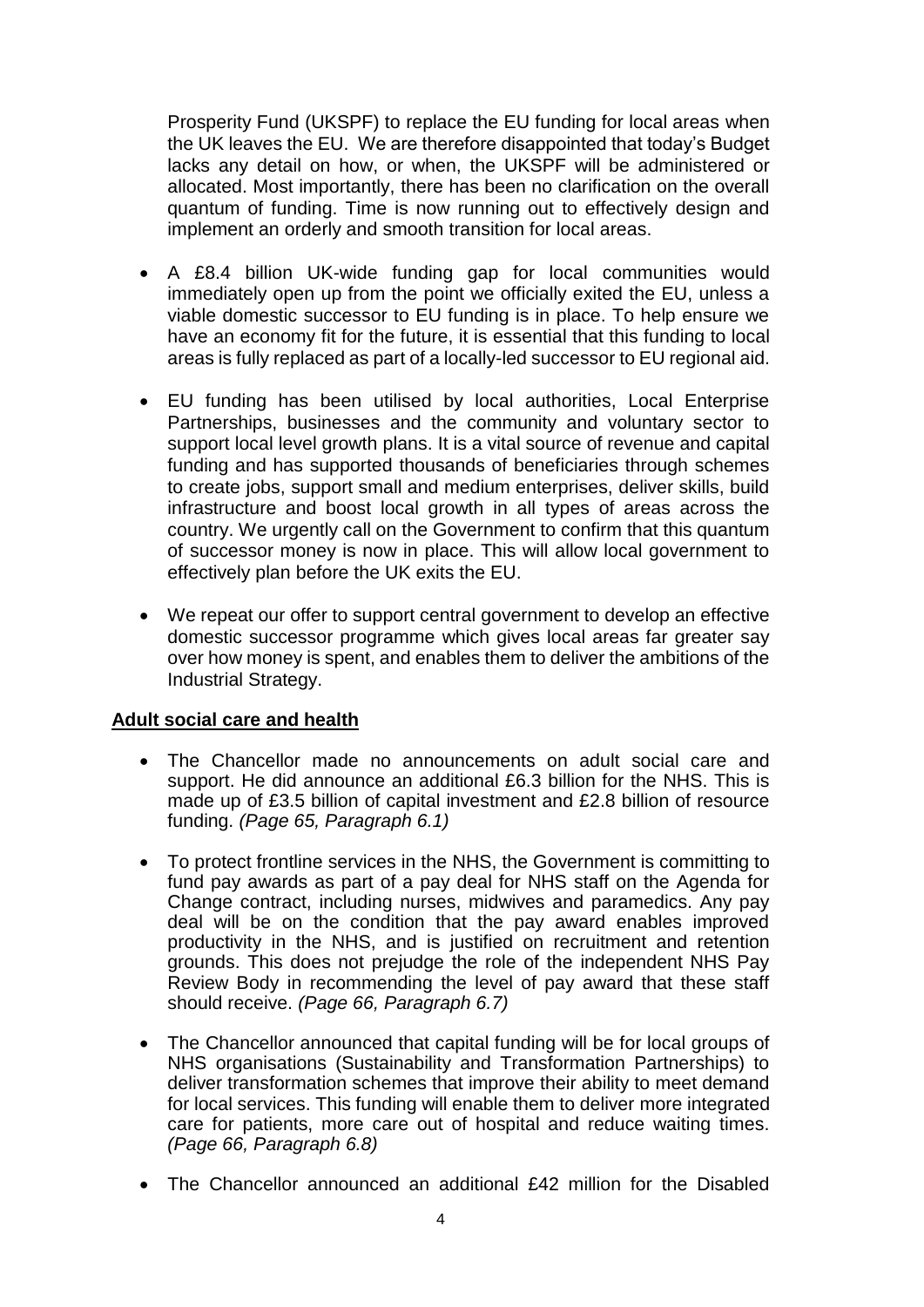Facilities Grant in 2017/18. *(Page 66, Paragraph 6.11)*

- It is extremely disappointing that the Government has chosen not to address the continuing funding gap for adult social care, while announcing further investment in the NHS. The Office of Budget Responsibility is very clear in its report that local authorities remain under pressure as demand and costs for both adult and children's social care rise. The best way to reduce pressures on the NHS is to tackle the chronic underfunding of care and support services, and to prevent people presenting at A&E in the first place. We therefore call on the Government to ensure that spending plans for the new funding are agreed with local government. We estimate that social care faces an annual funding gap of £2.3 billion by the end of the decade, and pressures on the provider sector of £1.3 billion right now. This needs to be plugged urgently to keep the system afloat and stop more providers leaving the market. There is no point overlaying sweeping reforms onto a system that is already extremely fragile.
- While local government will have managed reductions to its core funding from central government totalling £16 billion between 2010 and 2020, we have estimated that NHS spending will have increased by just under £20 billion over the same period (prior to today's announcement). The Government's approach of continuing to treat the symptoms of system pressures, rather than their causes, is short-sighted, costly and detrimental to people's wellbeing.
- Adult social care needs to be placed on an equal footing to the NHS. It is clear that the public understands this, as adult social care was a central talking point in the recent general election. It is therefore deeply disappointing that the Government has today chosen not to capitalise on this momentum. This will have significant consequences for the viability of the provider market and the sustainability of the NHS. Most importantly, the impact will be felt by people who rely on services. Unmet and undermet need is likely to increase and older and disabled people, and their carers, will face an uncertain future in which they may not receive the services that support their independence and wellbeing. We risk failing the positive ambitions of the Care Act.
- The £2 billion for adult social care over three years announced in the Spring Budget was a welcome step in the right direction and councils having been using this money effectively. But that money is one-off funding and does not resolve all immediate pressures. It is also now subject to increasing scrutiny and national direction, with next year's allocation under threat in some cases. Furthermore, the increasing focus on delayed transfers of care may mean that resources are diverted from supporting vital adult social care services and stabilising the provider market. Both are essential for supporting older and disabled people and reducing pressure on the NHS.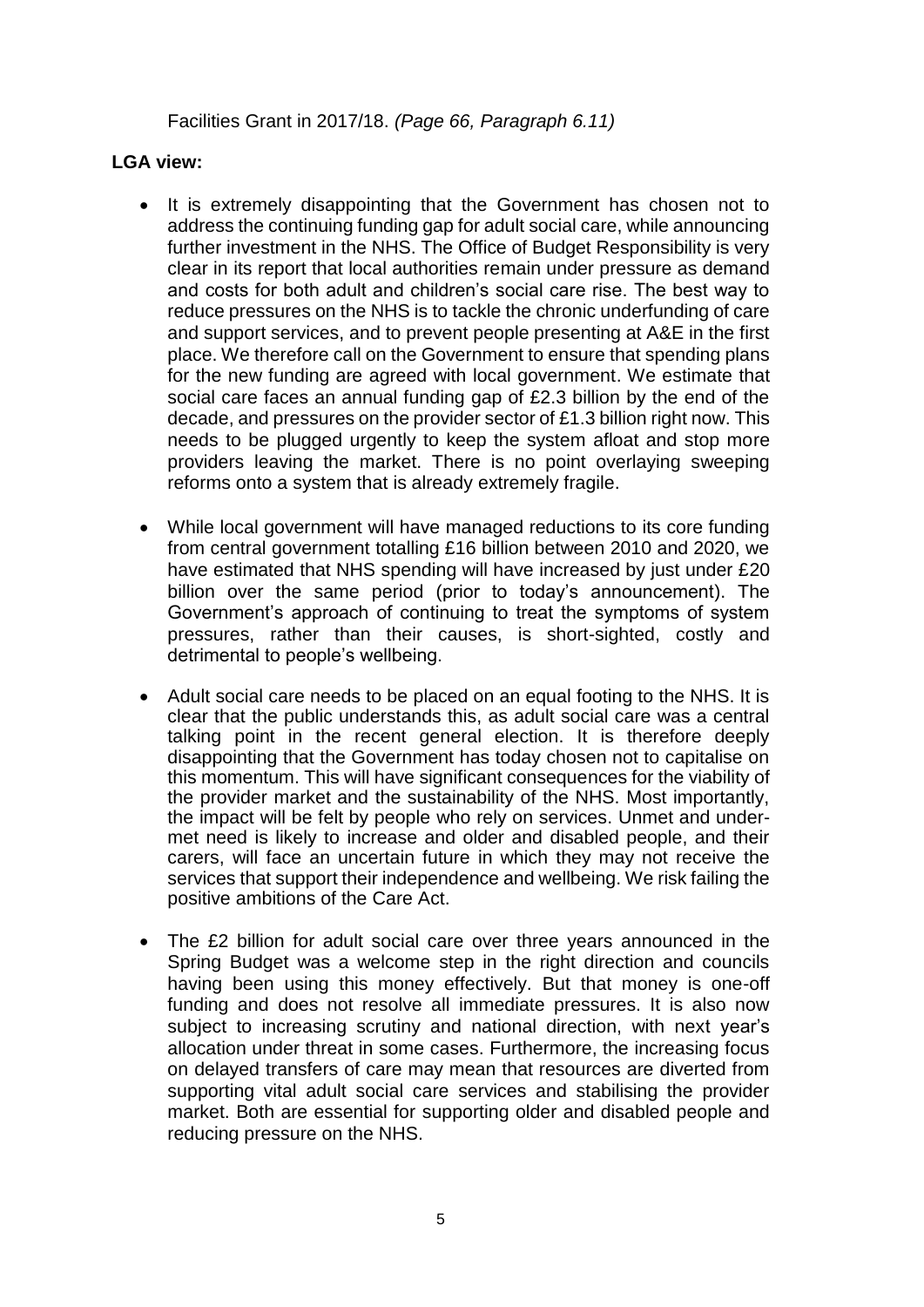- We welcome the recent announcement of a period of engagement and consultation ahead of a Green Paper on the future of care by summer 2018. But that process will only focus on older people, will take time and we simply cannot wait for its solutions to deliver a sustainable system. The pressures are immediate and people of all ages using services want action now.
- We are also disappointed that the Government has ignored our call for urgent action to invest in prevention, early intervention and community based support, and to reverse the planned cuts to the public health grant. Continued reductions to the public health budget will have a significant impact on the essential prevention and health protection services provided by councils and will increase pressure on the NHS. Given that much of the local government public health budget pays for NHS services, including sexual health, drug and alcohol treatment and NHS health checks, this will be a cut to the NHS in all but name.
- The commitment to fund any pay deals for NHS staff on the Agenda for Change contract in order to protect frontline services may have a serious impact on the recruitment and retention of adult social care staff in residential and nursing homes by further increasing the pay differences between staff employed in adult social care and the NHS. This may further exacerbate the already fragile provider market. We are calling on the Government to ensure that measures to improve recruitment and retention in the NHS does not have a negative impact on recruitment and retention in residential and nursing homes.
- There will be an additional £2.6 billion capital funding for Sustainability and Transformation Partnerships (STPs) to transform services and deliver more integrated care. Adult social care is a vital component of integrated services and, as such, councils need to be fully involved in STP plans to develop out of hospital services. We are concerned that STPs continue to be NHS dominated with a focus on acute care. The partnerships will not be able to deliver truly integrated services without councils and adult social care being recognised as equal partners.
- We welcome further funding for the Disabled Facilities Grant. Councils are committed to supporting people to stay independent in their own home and out of more expensive acute settings.

#### **Children's services**

The Chancellor made no announcements on the budget pressures facing children's services.

#### **LGA view:**

• It is extremely disappointing that today's Budget has not provided any additional funding for children's services. The Government has been warned repeatedly that ongoing funding cuts have left councils struggling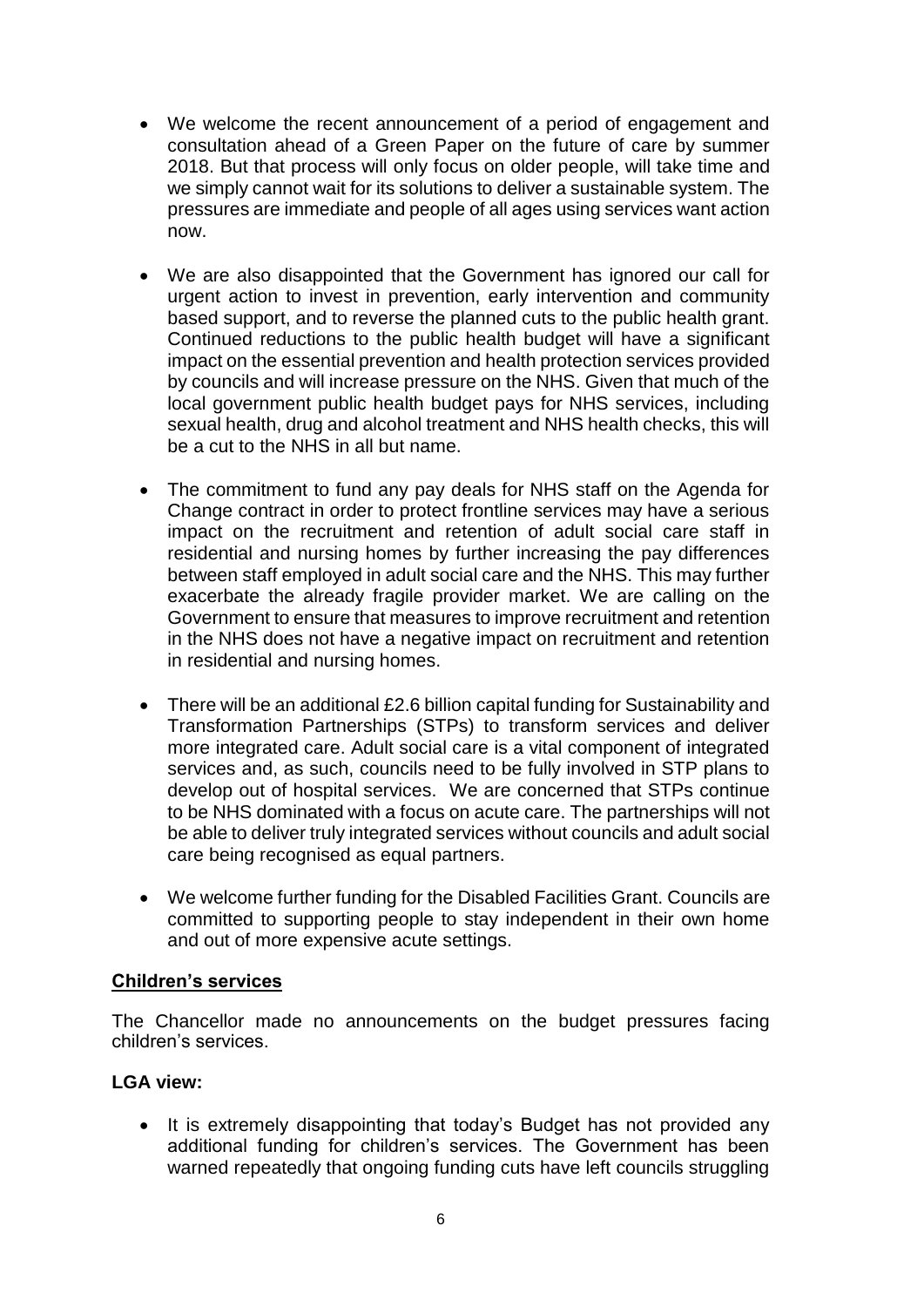to provide the support that vulnerable children and families need. Major charities and independent experts have joined our call for additional resources to be provided urgently to help keep children safe.

- This vital service is rapidly becoming unsustainable. In 2015/16 councils surpassed their children's social care budgets by £605 million in order to protect children at immediate risk of harm. A further £2 billion funding gap will have opened up in just over two years' time. This gap is likely to grow even larger unless immediate action is taken to address the growing demand for child protection services.
- Last year, 90 children entered care every single day. It was the biggest annual increase witnessed since 2013. This has to be a wake up call to central government that unless there is an injection of funding to support crucial early intervention services, many more vulnerable children and families will need formal support from council child protection services in the years to come.
- Last year, 75 per cent of councils were forced to overspend their budgets by millions to ensure children at immediate risk of harm were protected. We have reached a tipping point where this service can no longer be ignored. It is absolutely crucial that the forthcoming Local Government Finance Settlement addresses this funding gap.

# **THE BUDGET IN DETAIL**

#### **Planning for more homes**

- The Government will consult on strengthening policy to be clear that allocated land should be taken out of a plan if there is no prospect of a planning application being made. *(Page 60, Paragraph 5.7)*
- DCLG has begun the formal process of considering intervention in 15 areas where the local authority has failed to put an up-to-date plan in place. The Government will shortly activate powers that will enable it to direct local planning authorities to produce joint statutory plans and undertake an assessment of where they should be used. *(Page 60, Paragraph 5.8)*
- The Government will consult on a new policy whereby local authorities will be expected to permission land outside their plan on the condition that a high proportion of the homes are offered for discounted sale for first-time buyers, or for affordable rent. This will exclude land in the Green Belt. *(Page 60, Paragraph 5.9)*
- The Government will consult on introducing: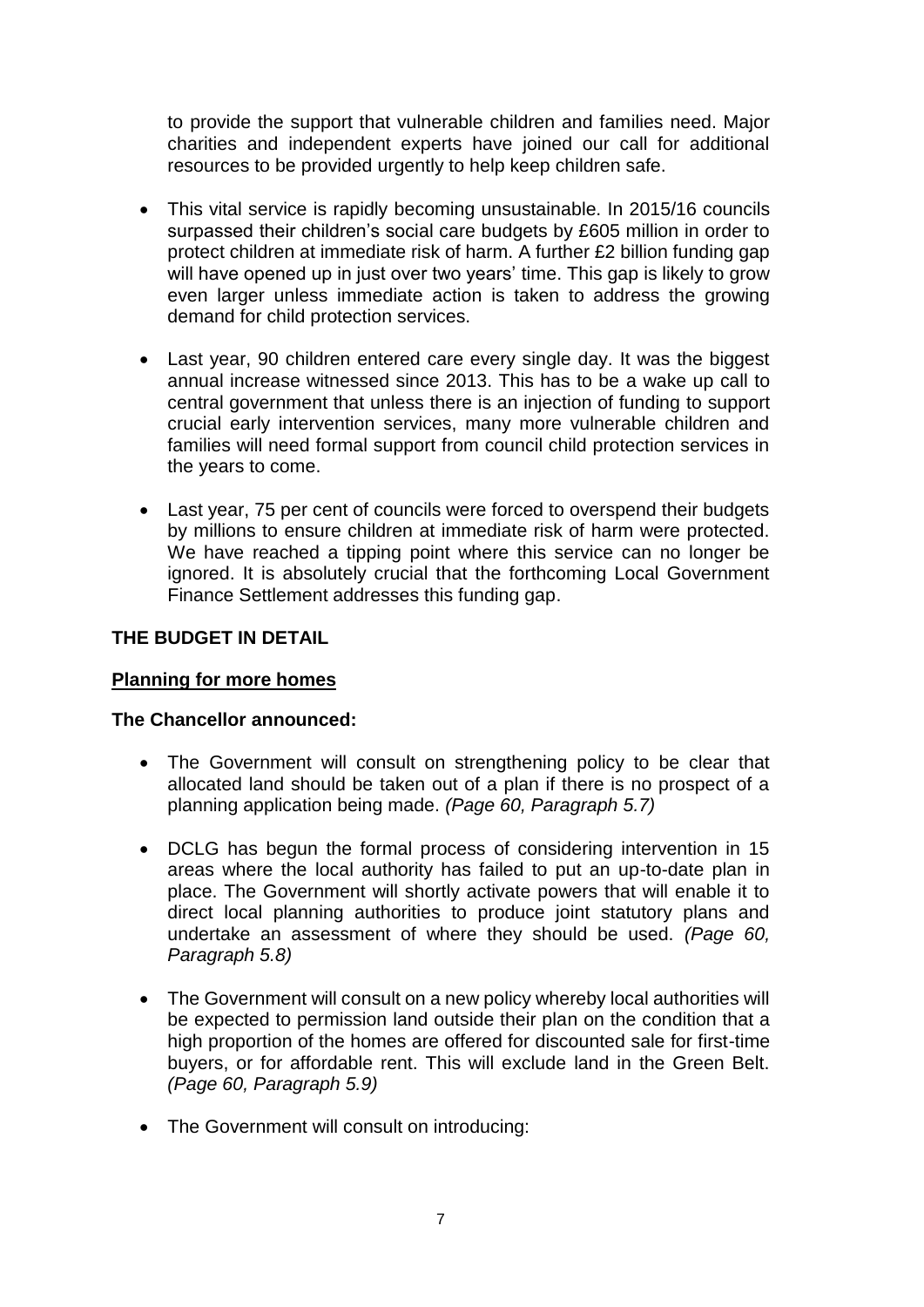- o Minimum densities for housing development in city centres and around transport hubs, with greater support for the use of compulsory purchase powers for site assembly.
- o Policy changes to support the conversion of empty space above high street shops.
- o Policy changes to make it easier to convert retail and employment land into housing.
- o A permitted development right to allow commercial buildings to be demolished and replaced with homes *(Page 60, Paragraph 5.10)*

- Councils want to deliver the right kind of homes, supported by infrastructure. As the Chancellor highlighted in his speech, councils are playing their part – approving nine out of 10 planning permissions. The Government has placed significant emphasis on councils having a Local Plan, which councils go to great lengths to develop with their local communities and partners.
- It is disappointing that the Government is then simultaneously looking to consult on a series of policies that undermine the local planning process. For example, the proposal that councils will be expected to give permission to build on land outside of the local plan if most homes are offered for discounted sale for first-time buyers means that councils are being asked to produce a plan and then being made to ignore that very plan.
- It is important that the local planning process is responsive to local communities within the National Planning Policy Framework, which sets out a national policy enabling places to build new homes. Some councils are frustrated that the Government has delayed the implementation of their agreed local plans.
- Local authorities should be able to develop a locally responsive mix of housing tenure that works towards supporting home ownership. Councils need to be able to determine the number of first-time buyer homes built locally, alongside affordable homes for rent, which will be critical for ensuring new housing meets the needs of communities.
- We oppose a new permitted development right to allow commercial buildings to be demolished and replaced with homes. This risks a number of unintended consequences, as illustrated through the existing permitted development right allowing change of use from office and commercial use to residential use. This includes a reduction in viable office space, housing that does not meet housing need and a reduction in the provision of affordable housing and local infrastructure.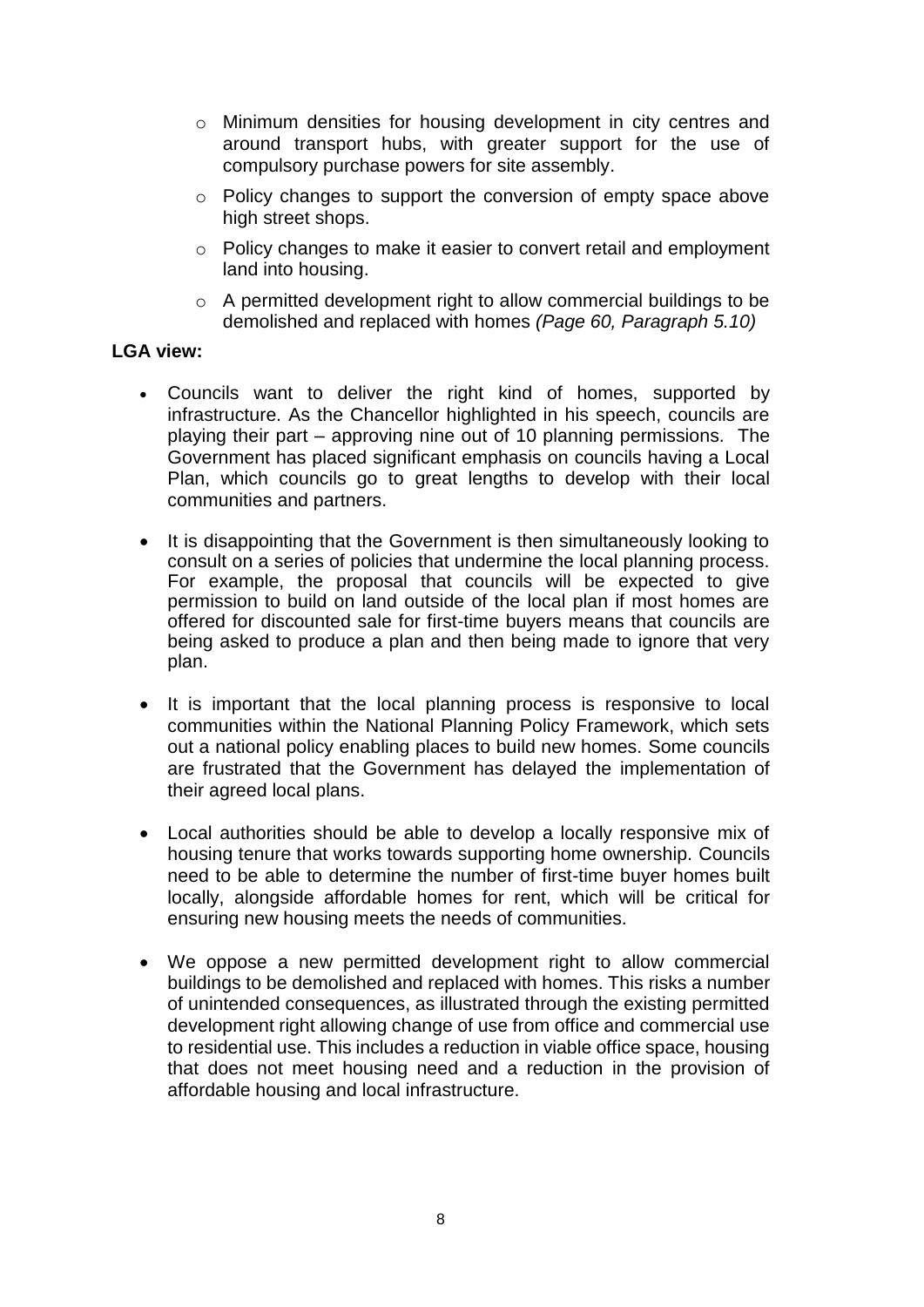# **Ensuring that planning permissions are built out faster**

#### **The Chancellor announced:**

- The Government will consult on:
	- o Strengthening the Housing Delivery Test: With tougher consequences where planned homes are not being built, by setting the threshold at which the presumption in favour of development applies at 75 per cent of housing delivery by 2020.
	- o Expecting local authorities to bring forward 20 per cent of their housing supply as small sites: This will speed up the building of new homes and supports the Government's wider ambition to increase competition in the house building market.
	- $\circ$  Speeding up the development process by removing the exemptions from the deemed discharge rules. This will get builders on site more quickly, ensuring that development is not held back by delays in discharging planning conditions. (*Page 61, Paragraph 5.11*)
- The Government will set up a review panel to explain the significant gap between housing completions and the amount of land allocated or permissioned, and make recommendations for closing it. *(Page 61, Paragraph 5.12)*
- The Government will develop a central register of residential planning permissions from local authorities to improve information on where permissions are held and progress towards them being built out. *(Page 61, Paragraph 5.13)*

- We have consistently called for new powers to ensure sites with planning permission are built out more quickly. It is welcome to see the Government focus on this issue, and we look forward to contributing to the build-out review.
- Local planning authorities are committed to building homes where they are needed but do not have all the planning powers to actually ensure it happens when planning permission is granted. Councils need to be given financial tools to ensure that sites with planning permission get built within a reasonable time frame, such as the ability to charge council tax on unbuilt homes in these situations. It is not appropriate to implement a strengthened delivery test on councils when they do not have the powers to ensure the delivery of those homes.
- As with all performance measures, it will be crucial that the drive to meet the requirements of a delivery test does not lead to unintended consequences. There is a risk that a simplistic focus on increasing supply, above all other factors, could result in housing that does not meet local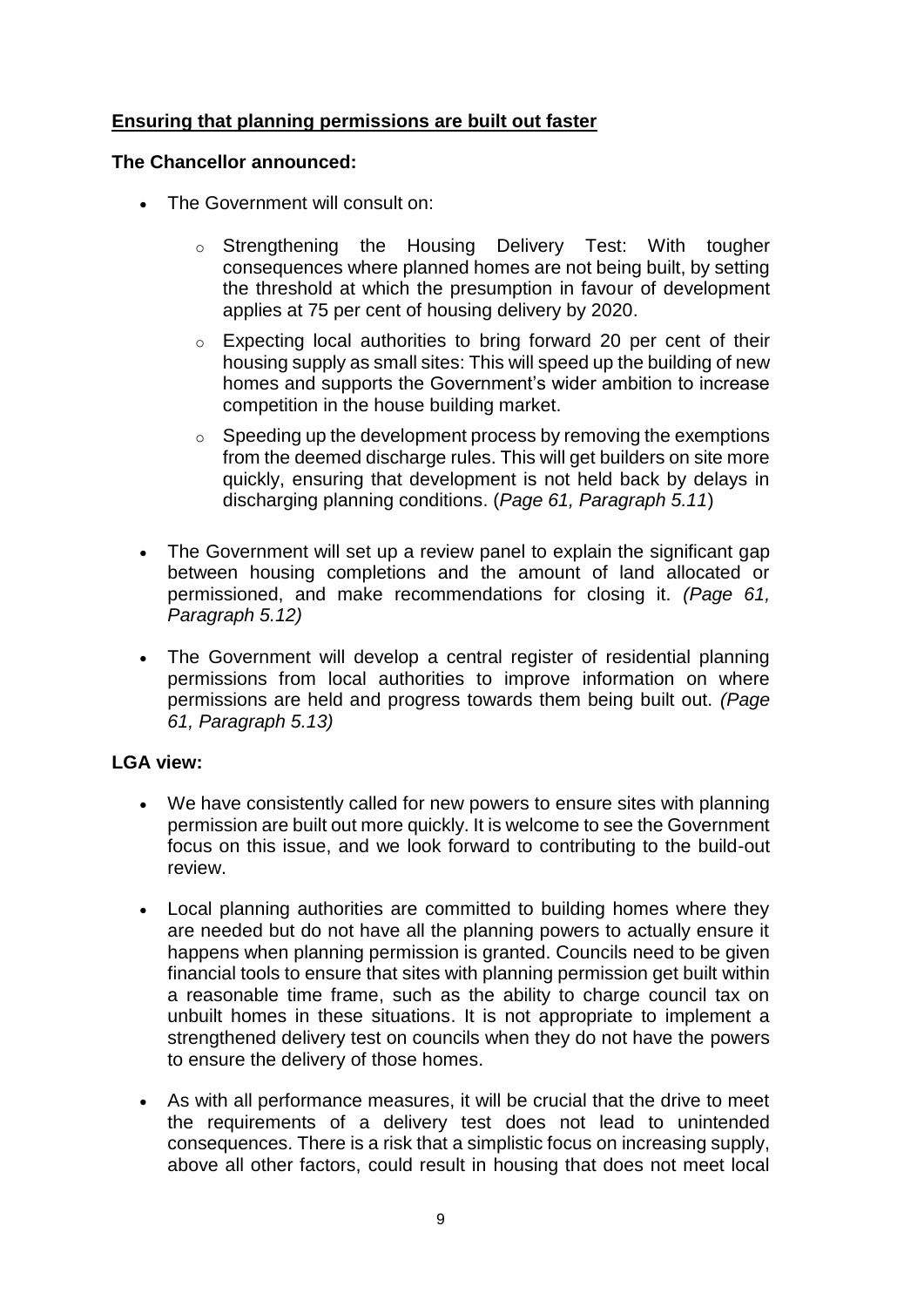need, or that are not supported by the necessary infrastructure or access to services. This would undermine community confidence in the local planled system.

 Councils recognise the importance that small sites can play in helping to meet local need for housing and helping stimulate the SME building industry. This will be crucial to increasing supply over the medium term. Councils will need to consider the cumulative impact of small sites coming forward alongside other sites on the capacity of local supporting infrastructure.

#### **Developer contributions**

#### **The Chancellor announced:**

- The Government will consult on:
	- o Removing restriction of Section 106 pooling towards a single piece of infrastructure where the local authority has adopted the Community Infrastructure Levy (CIL), in certain circumstances such as where the authority is in a low viability area or where significant development is planned on several large strategic sites.
	- o Speeding up the process of setting and revising CIL to make it easier to respond to changes to the market.
	- o Allowing authorities to set rates which better reflect the uplift in land values between a proposed and existing use.
	- o Changing indexation of CIL rates to house price inflation, rather than build costs. This will reduce the need for authorities to revise charging schedules. This will ensure CIL rates keep up with general housing price inflation and if prices fall, rates will fall too, avoiding viability issues
	- o Giving Combined Authorities and planning joint committees with statutory plan-making functions the option to levy a Strategic Infrastructure Tariff (SIT) in future. (*Page 62, Paragraph 5.14*)

- We have long called for the process of setting up and revising CIL to be streamlined and for restrictions on section 106 pooling to be lifted. We have also called for measures to allow councils to capture a greater proportion of land value uplifts from the granting of planning permission.
- However, it is important to note that whilst the CIL is one tool available to councils to raise funding for infrastructure, it does not and cannot meet the whole infrastructure needs of an area.
- The proposals also miss an opportunity to make other reforms to CIL to make it a more effective tool for raising funds for infrastructure, as proposed by the CIL review. This includes the removal of national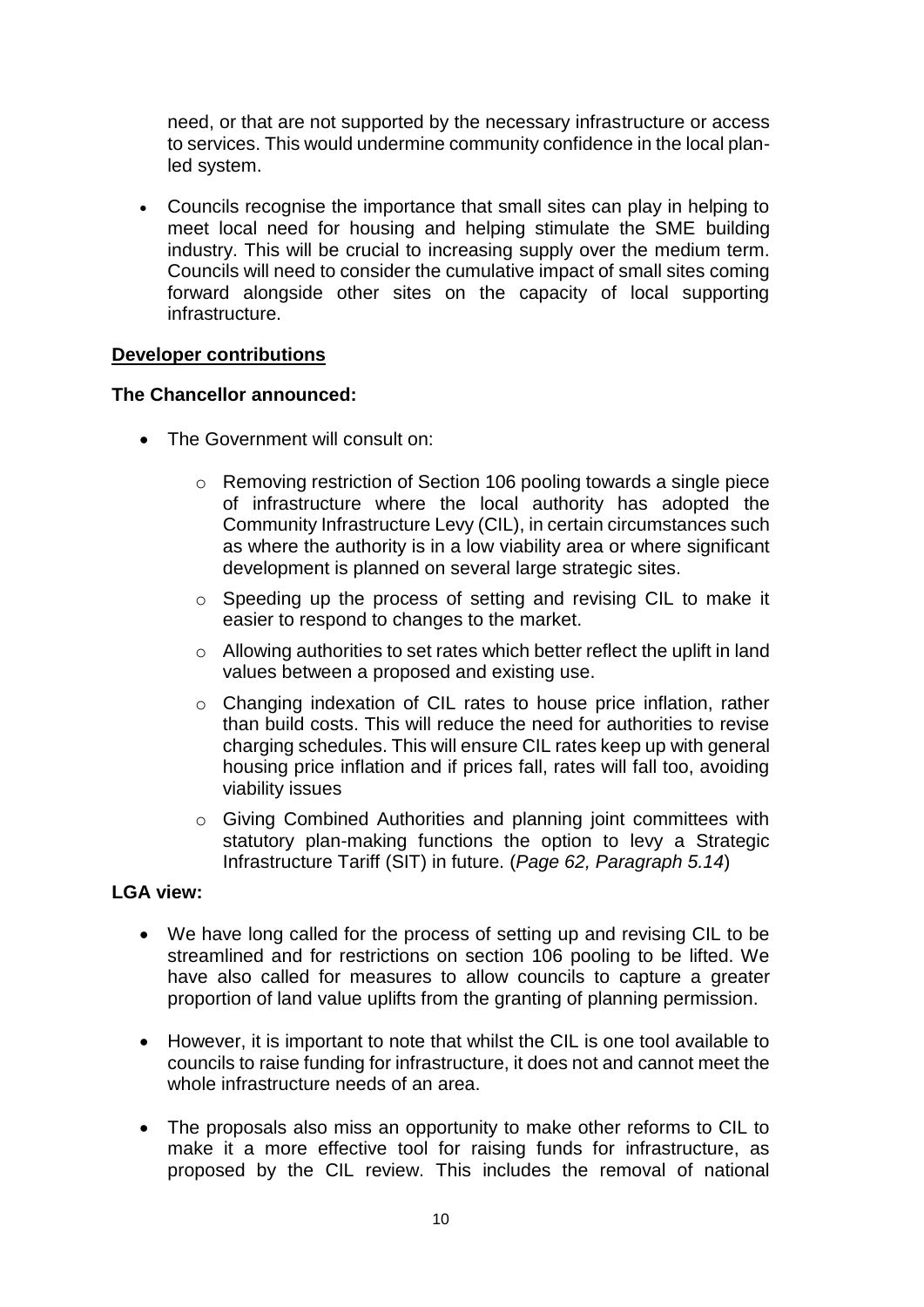exemptions from CIL and capacity for local authority borrowing against future CIL receipts.

 All local areas should be able to benefit from the opportunity to levy a Strategic Infrastructure Tariff.

#### **Housing Revenue Account**

#### **The Chancellor announced:**

- A lift of Housing Revenue Account borrowing caps for councils in areas of high affordability pressure, so they can build more council homes. Local authorities will be invited to bid for increases in their caps from 2019/20, up to a total of £1 billion by the end of 2021/22. The Government will monitor how authorities respond to this opportunity, and consider whether any further action is needed *(Page 63, Paragraph 5.23)*
- The Government will proceed with a £200 million large-scale regional pilot of the Right to Buy for housing association tenants in the Midlands. *(Page 64, Paragraph 5.32)*

- It is encouraging to see that a number of local areas will be able to receive additional borrowing headroom to deliver more housing, responding to our case for enabling greater building by councils.
- We face a national housing crisis which impacts on different places in different ways, so it is important all councils have the levers to deliver vital affordable housing for their communities. The last time the country built over 250,000 homes was in the 1970s, when councils built 40 per cent of them.
- Housebuilding by councils at scale would boost local economies and productivity, it would reduce housing benefit spending and homelessness, put Right to Buy on a sustainable footing, and create revenue generating assets for communities. The Government should be bold in sparking a renaissance in house building by councils by removing Housing Revenue Accounts from contributing towards public sector debt.
- The Government's commitment to continue with the extension of the Right to Buy pilots for housing association tenants must not be funded by forcing councils to sell their council homes. We would welcome commitment as soon as possible that this is the case. Clarification on this point would remove uncertainty, allowing councils to get on and build.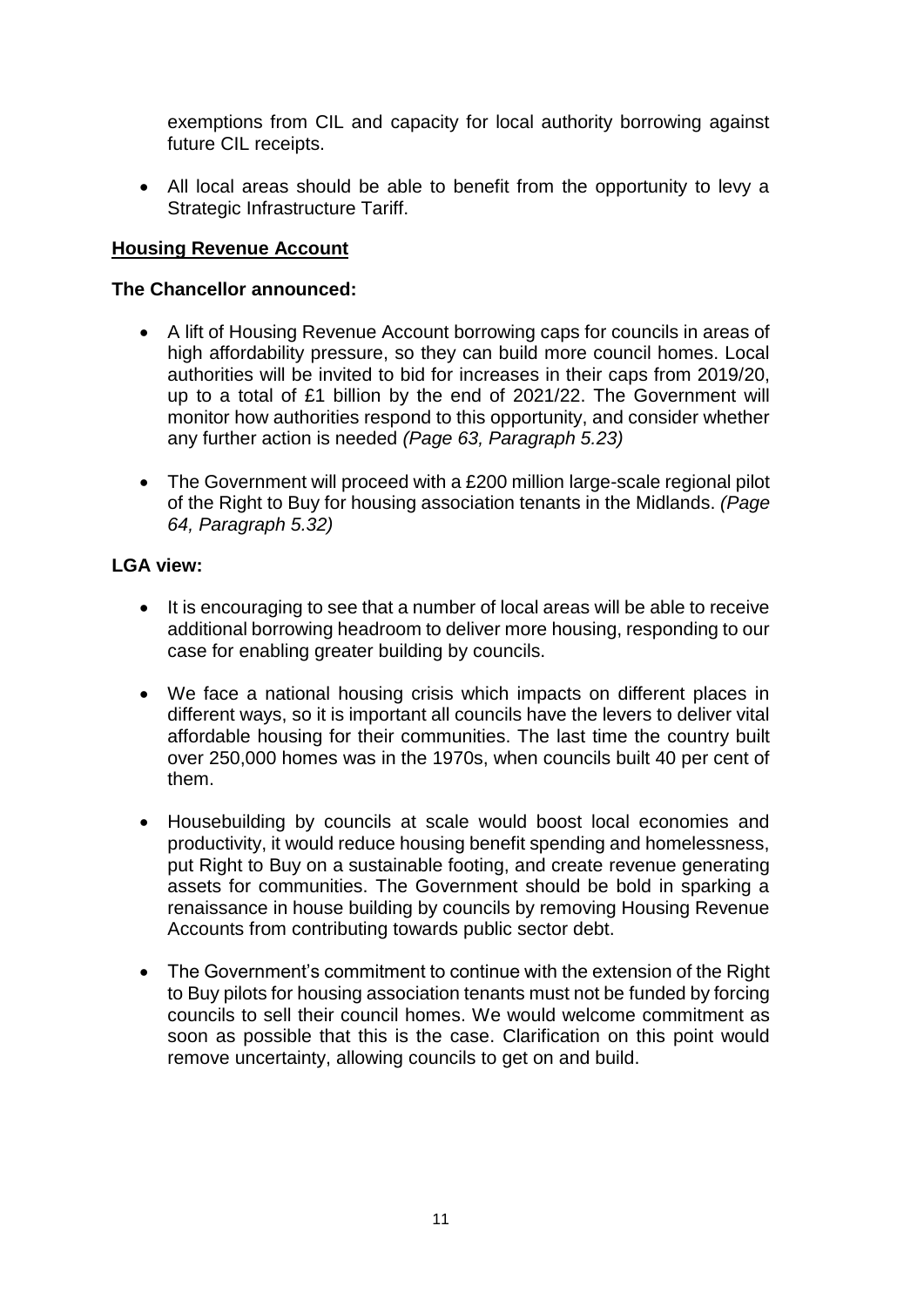# **Investment in housing and infrastructure**

# **The Chancellor announced:**

- The Government will invest further in infrastructure through the National Productivity Infrastructure Fund to support new housing in high-demand areas. The Budget commits a further £2.7 billion to the competitively allocated Housing Infrastructure Fund (HIF) in England. This takes the total investment in the HIF to £5 billion. *(Page 62, Paragraph 5.18)*
- The Government will provide £1.1 billion for a new Land Assembly Fund, funded from the National Productivity Infrastructure Fund. The new fund will enable Homes England to work alongside private developers to develop strategic sites, including new settlements and urban regeneration schemes. *(Page 62, Paragraph 5.16)*
- The Government will provide a further £630 million through the National Productivity Infrastructure Fund to accelerate the building of homes on small, stalled sites, by funding on-site infrastructure and land remediation. *(Page 62, Paragraph 5.20)*
- A further £1.5 billion for the Home Building Fund, providing loans specifically targeted at supporting SMEs who cannot access the finance they need to build. *(Page 62, Paragraph 5.21)*
- A confirmation of the further £2 billion of funding for affordable housing announced in October, including funding for social rented homes. This takes the total budget for the Affordable Homes Programme from £7.1 billion to £9.1 billion to 2020/21. It is expected that this will provide at least 25,000 new affordable homes. *(Page 63, Paragraph 5.23)*
- £400 million of loan funding for estate regeneration to transform run-down neighbourhoods and provide new homes in high-demand areas. *(Page 63, Paragraph 5.24)*

- It is positive to see further Government investment in building new homes. The doubling of the Housing Infrastructure Fund is particularly welcome, as the first block of funding was significantly over-subscribed due to the appetite from local government to access it to build homes. Similarly, investment in the Affordable Homes Programme, land assembly, supporting SMES and estate regeneration all reflect asks that the LGA has made in its Housing Commission.
- We look forward to working with the Government on the details. It is critical that all councils in all parts of the country have a leading role in shaping this investment to ensure that new housing and infrastructure meets the needs of the local communities they represent.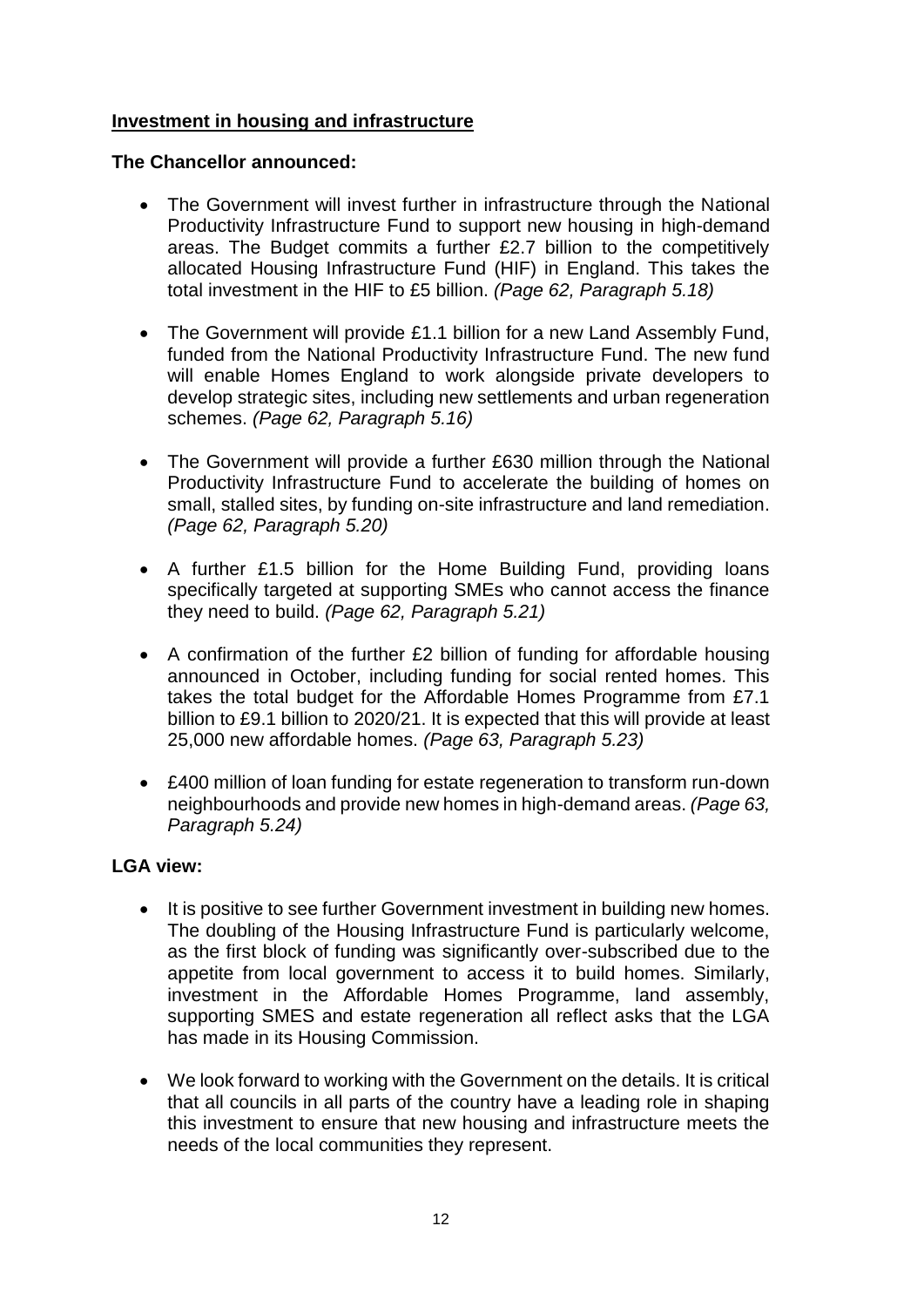However it is also clear that the Government is taking a decision to invest a much greater proportion of funding through different national programmes for private developers than in supporting councils to build more affordable homes. The only way to build more homes that communities can afford is by enabling a significant increase in building by councils, which have housing and homelessness duties.

#### **Homelessness**

#### **The Chancellor announced:**

- The launch of the Homelessness Reduction Taskforce *(Page 64, Paragraph 5.33)*
- Investment of £28 million in three Housing First pilots in Manchester, Liverpool and the West Midlands, to support rough sleepers with the most complex needs to turn their lives around. *(Page 64, Paragraph 5.34)*
- £20 million of funding for schemes to support people at risk of homelessness to access and sustain tenancies in the private rented sector. *(Page 64, Paragraph 5.35)*

#### **LGA view:**

- Homelessness is increasing as housing becomes less affordable due to rising rents and reduced welfare assistance. These measures are welcome, but do not go far enough in tackling the underlying issues. Looking ahead, it is crucial that the Government continue to adapt the implementation of welfare reforms to reduce the risk of homelessness. This should include lifting the Local Housing Allowance freeze and removing temporary accommodation from Universal Credit.
- Councils will want to see the detail of the private rented access schemes and ensure that they have a role in deciding how they are used. Councils have the housing and homelessness duties, including new duties in the Homelessness Reduction Act. They must therefore have the lead role in accessing funding so that it is targeted at local landlords to provide as many accommodation options as possible to families at risk of homelessness.

#### **Support for renters**

#### **The Chancellor announced:**

 To support Housing Benefit and Universal Credit claimants living in areas where private rents have been rising fastest, the Government will increase some Local Housing Allowance (LHA) rates by increasing Targeted Affordability Funding by £40 million in 2018/19 and £85 million in 2019/20. This will increase the housing benefit awards of approximately 140,000 claimants in 2018/19, by an average of £280, in areas where affordability pressures are greatest. *(Page 64, Paragraph 5.37)*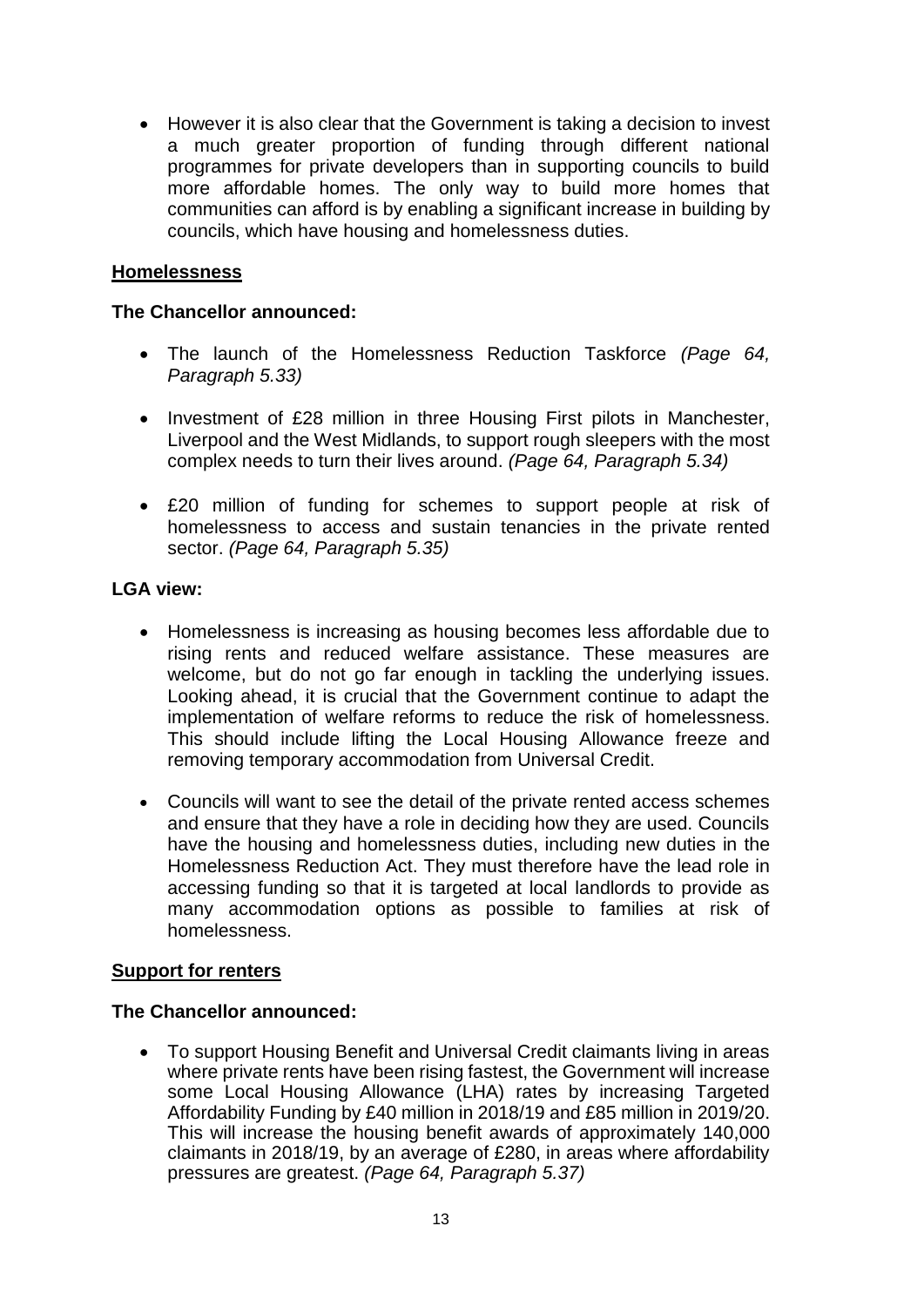- This is a helpful step recognising our call for lifting the LHA freeze. However, it does not address the chronic and growing crisis of housing affordability, particularly in the private rented sector, which is now the leading cause of homelessness. Councils need funding and flexibility to increase supply.
- The overall Discretionary Housing Payment funding for 2017/18 is £185 million, dwarfed by the combined annual income loss associated with the benefit cap (£486 million), the under occupation charge (£557 million) and those paying rent above the Local Housing Allowance (£3.7 billion).

#### **Stamp duty for first-time buyers**

#### **The Chancellor announced:**

• The price at which a property becomes liable for stamp duty land tax will be permanently raised to £300,000 for first-time buyers. The relief will not apply to properties prices over £500,000. *(Page 63, Paragraph 5.28)*

#### **LGA view:**

 The removal of stamp duty for properties under £300,000 should help hard pressed first time buyers. However, without an increase in the number of homes available to buy, first time buyers will still struggle to find a home they can afford. Councils are ready to play their part in building new homes, but they need to be given sufficient powers and resources.

#### **Grenfell Tower**

#### **The Chancellor announced:**

 Following the tragedy at Grenfell Tower, the Government is determined to ensure that those affected receive the support they need. The Budget re-confirms that, where measures are essential to make a building fire safe, the Government will make sure that current restrictions on the use of local authority financial resources will not prevent them going ahead. The Government awaits the findings of the Hackitt Review and will respond to the recommendations when they are published. The Budget also commits £28 million additional community support to victims, including new mental health services, regeneration support for the Lancaster West estate, and a new community space. *(Page 63, Paragraph 5.26)*

#### **LGA view:**

 The Government needs to provide funding those councils that are removing and replacing cladding on the 45 council tower blocks, and any other essential fire safety measures that are deemed necessary to ensure residents are safe going forward.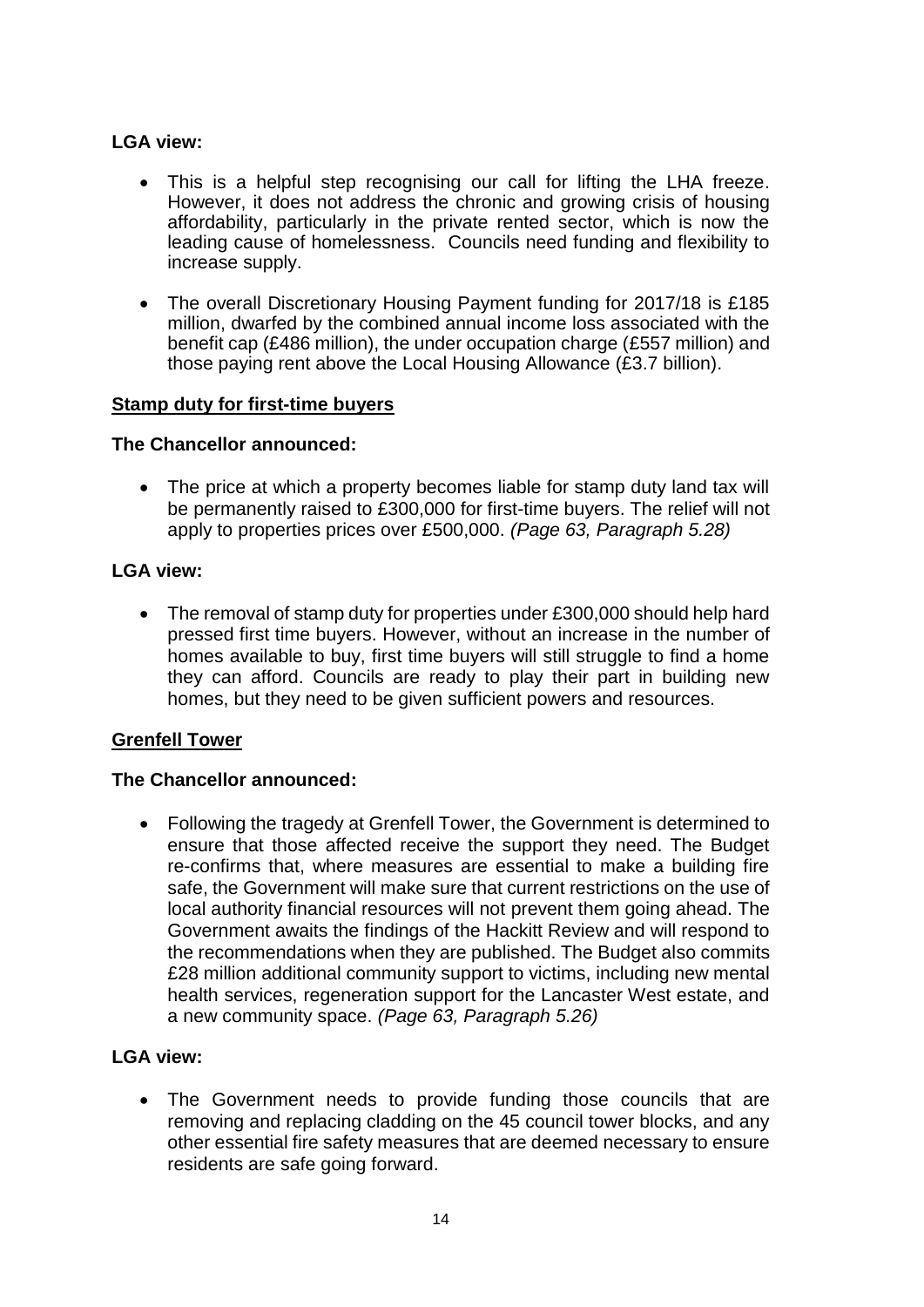- With hundreds of private residential high rise buildings already identified as having aluminium composite material (ACM) cladding that requires further checking, and councils confirming with building owners of thousands of other private high rise residential buildings whether these do not have ACM cladding, central government needs to fully fund the costs incurred by councils in conducting this vital safety work, and any follow up action needed to ensure residents in these blocks are safe.
- The additional £28 million of funding to help support the victims of the Grenfell Tower fire and the affected communities is welcome.

# **Business Rates Retention**

#### **The Chancellor announced:**

- A pilot of 100 per cent business rates retention in London in 2018/19. The Greater London Authority (GLA) and London boroughs will come together to form a pool and invest revenue growth strategically on a pan-London basis. *(Page 55, Paragraph 4.71)*
- The Government will continue to pilot additional business rates retention for councils across England. In addition to the London pilot announced in the Budget, new pilots for 2018/19 will be announced following the DCLG assessment of recent applications to its scheme. *(Page 56, Paragraph 4.80)*

#### **LGA view:**

- We welcome the announcement of business rates pilots. We look forward to the announcement of the pilots elsewhere in the country.
- We expect the Government to honour its previous commitment that pilots should not have a detrimental effect on other areas.

#### **Other business rates measures**

- Bringing forward to 1 April 2018 the planned switch in indexation from RPI to the main measure of inflation (currently CPI)*.*
- Legislating retrospectively to address the so-called "staircase tax" (this refers to the Supreme Court judgement on the Mazars case which concerned valuation of non-contiguous areas within buildings). Affected businesses will be able to ask the Valuation Office Agency (VOA) to recalculate valuations so that bills are based on previous practice backdated to April 2010 – including those who lost Small Business Rate Relief as a result of the Court judgement. The Government will publish draft legislation shortly.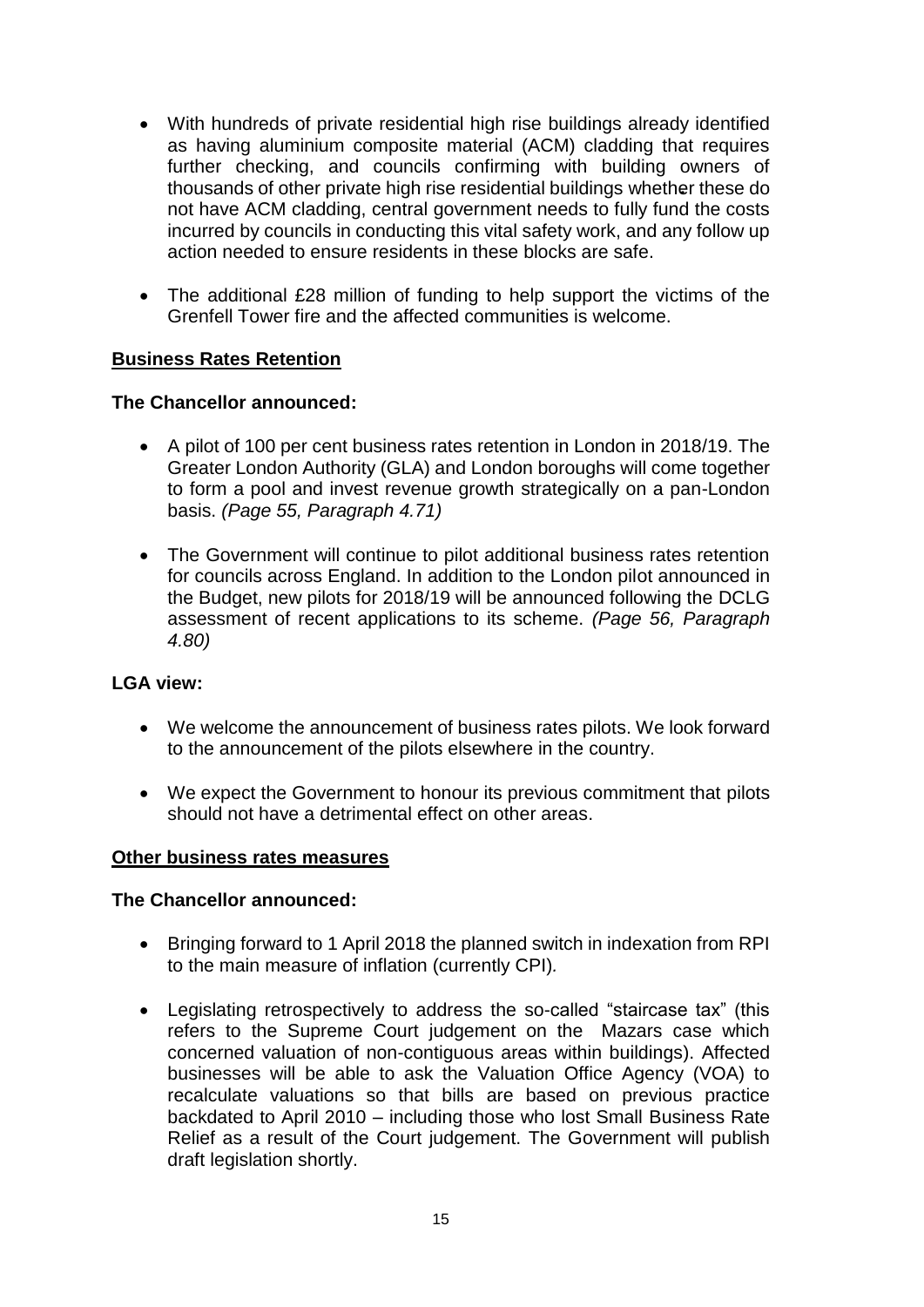- Continuing the £1,000 business rate discount for public houses with a rateable value of up to £100,000, subject to state aid limits for businesses with multiple properties, for one year from 1 April 2018.
- Increasing the frequency with which the VOA revalues non-domestic properties by moving to revaluations every three years following the next revaluation, currently due in 2022. To enable this, ratepayers will be required to provide regular information to the VOA on who is responsible for business rates and property characteristics including use and rent. The Government will consult on the implementation of these changes in the spring.
- Local government will be fully compensated for the loss of income as a result of these measures. *(Page 34, Paragraph 3.27 and 3.28)*

- We welcome the fact that councils will be fully compensated for the switch from RPI to CPI, which has been brought forward by two years, and the discount for small public houses.
- We call on the Government to fully fund losses to local government from valuation appeals, such as the change in the valuation method for doctors' surgeries.
- We welcomed the proposal for businesses to provide more regular information to the VOA as part of a move to more frequent valuations. We would not be in favour of more frequent revaluations without measures to reduce significantly the backlog of appeals. There are still over 200,000 unsolved appeals dating back from before April 2017. Councils have had to divert over £2.5 billion from services to deal with this risk.
- The Government also needs to tackle business rates avoidance; which we have estimated stands at £230 million per annum.

#### **Council tax**

#### **The Chancellor announced:**

• The Government is keen to encourage owners of empty homes to bring their properties back into use. To help achieve this, local authorities will be able to increase the council tax premium from 50 per cent to 100 per cent. *(Page 64, Paragraph 5.31)*

# **LGA view:**

 We welcome the fact that the Government has listened to our call to provide councils with the ability to charge more for empty homes. The Government should also give councils more flexibility on other council tax discounts and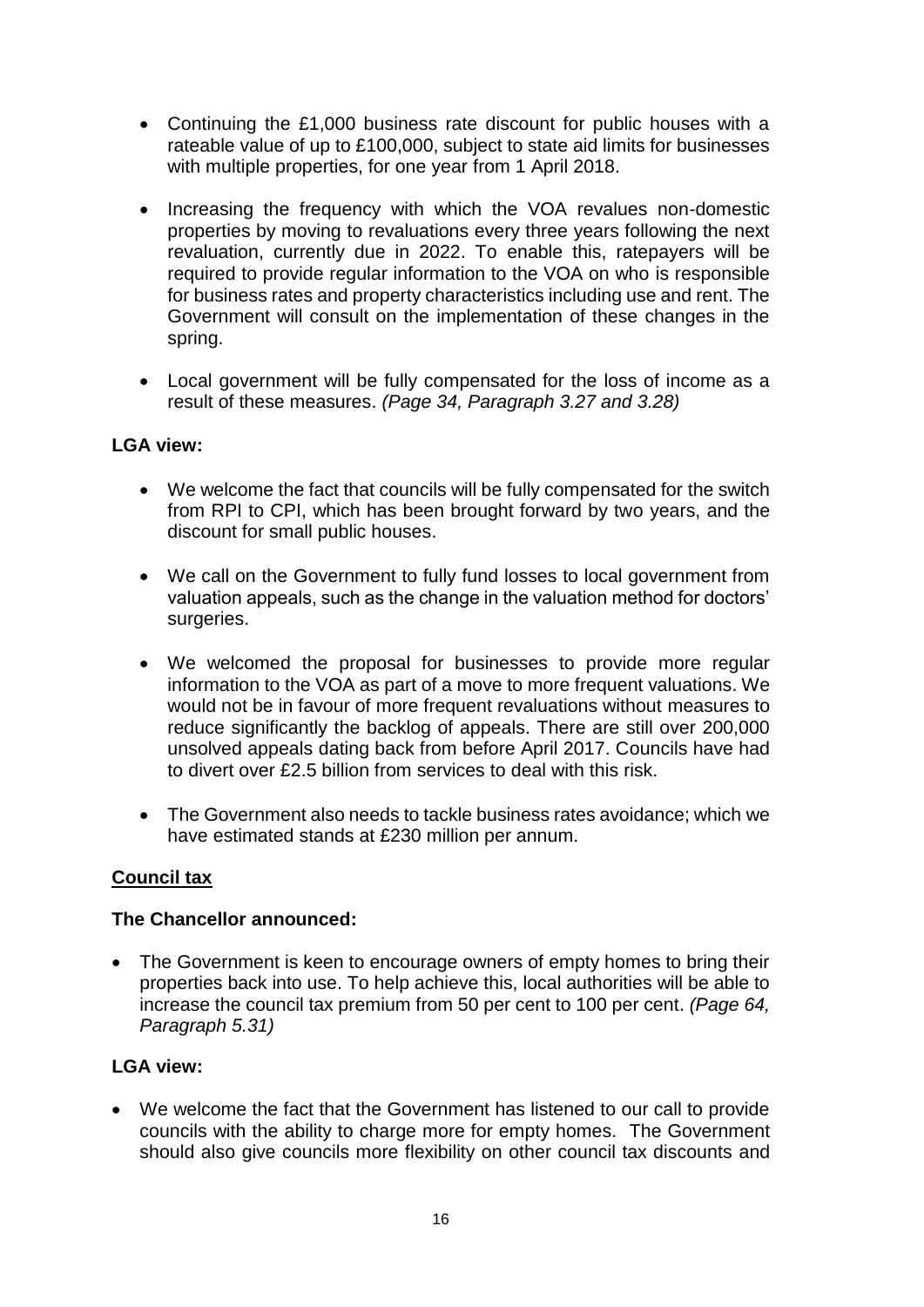on the relative burden between valuation bands, as well as abolishing council tax referendums.

# **Local infrastructure rate**

# **The Chancellor announced:**

 Following a consultation earlier this year, the Government confirms that it will lend local authorities in England up to £1 billion at a new discounted interest rate of gilts + 60 basis points accessible for three years to support infrastructure projects that are high value for money. Details of the bidding process will be published in December 2017, and corresponding shares will be made available to local authorities in Scotland and Wales. *(Pages 55-56, Paragraph 4.79)*

# **LGA view:**

 This was first announced in last year's Autumn Statement. As we stated on our response to the subsequent consultation which closed in January 2017, any Government initiative that has the potential to reduce costs to local government is welcome. These proposals will have a positive, but marginal, impact on local authorities' infrastructure investment. This impact could be made greater if the amounts available under the scheme were increased, the rate offered were improved, and the types of qualifying investment widened.

# **Skills**

# **The Chancellor announced:**

- A formal skills partnership with the Trades Union Congress (TUC) and the Confederation of British Industry (CBI) to develop the National Retraining Scheme. Together they will help set the strategic priorities for the scheme and oversee its implementation, working with new Skills Advisory Panels to ensure that local economies' needs are reflected. *(Page 47, Paragraph 4.21)*
- The Government will continue to work with employers on how the apprenticeship levy can be spent so that the levy works effectively and flexibly for industry, and supports productivity across the country. *(Page 48, Paragraph 4.27)*

# **LGA view:**

• The development of a £65 million national retraining scheme with the CBI and TUC is welcome but it must work for people and places up and down the country to help them match local skills supply and demand. We urge the Government to work with the LGA and councils, as well as with LEPs, to make this happen. We await further details in the Industrial Strategy White Paper about the role of local Skills Advisory Panels.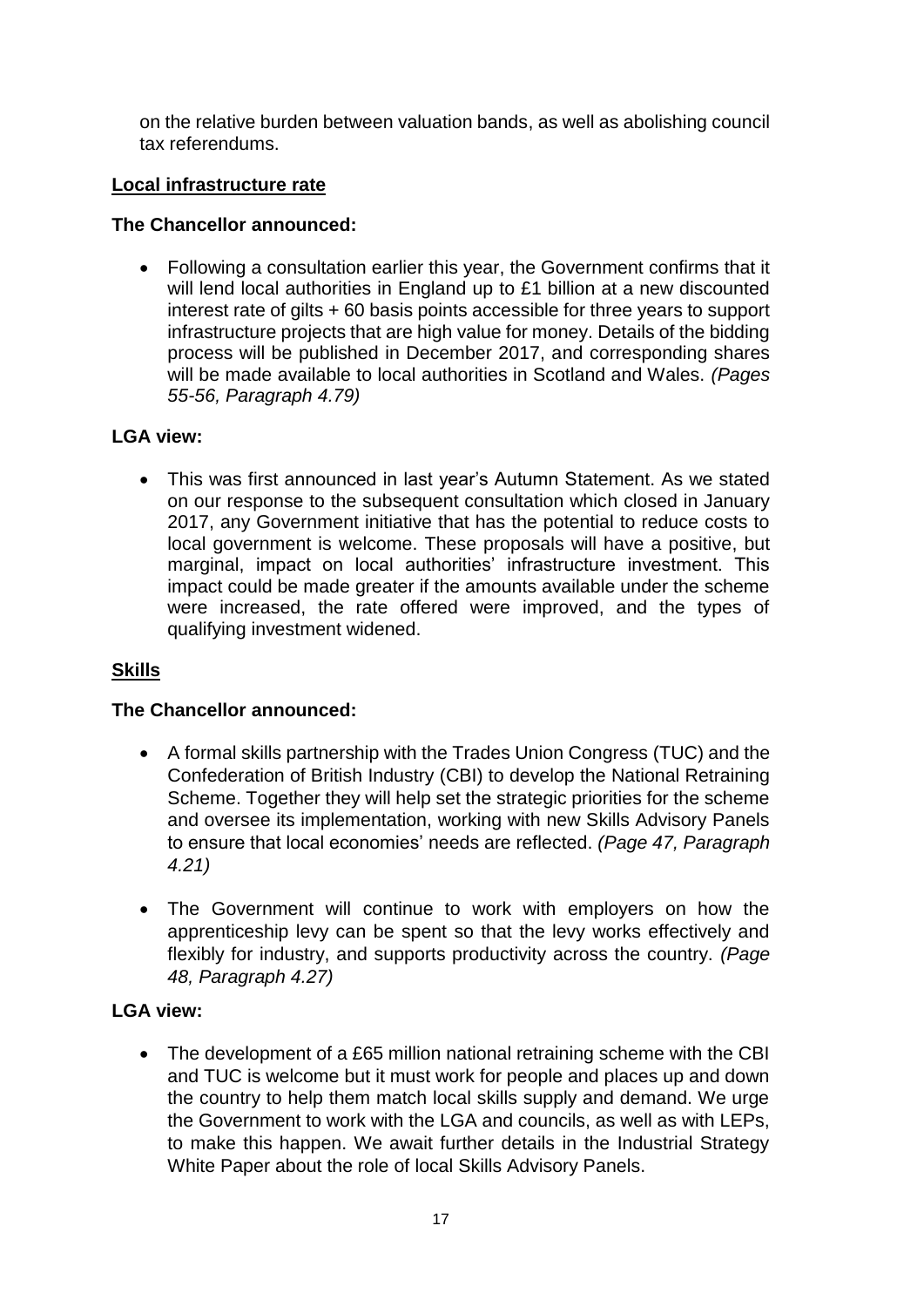- Any review of the Apprenticeship Levy must enable local areas to pool Levy contributions so provision can be planned and targeted more effectively across places.
- Urgent action is required to solve our growing skills crisis. By 2024, we will have four million too few high skilled workers and eight million too many intermediate and low skilled workers to fill the jobs the national economy will generate. Failure to address this puts at risk up to 4 percent of future economic growth – equivalent to a loss of £90 billion economic output, which would make the average worker £1,000 a year worse off.
- Our skills crisis is partly due to a succession of top down Whitehall initiatives which, while well meaning, have simply not worked. This has created a confusing patchwork of £10.5 billion skills and employment funding scattered across 20 different national schemes.
- We are disappointed that the Chancellor has not signalled a move towards a more joined up and locally relevant skills system. We urge the Government to work with councils so that the whole skills system can be made coherent for local people and effective for local businesses. Only then will we be able to make the most of valuable public and produce the current and future workforce we need.

#### **Universal Credit**

- The Government will provide more support to Universal Credit claimants:
	- o From January 2018 those who need it, and who have an underlying entitlement to Universal Credit, will be able to access up to a month's worth of Universal Credit within five days via an interestfree advance. The Government will extend the period of recovery from six months to twelve months, making it easier for claimants to manage their finances. New claimants in December will be able to receive an advance of 50 per cent of their monthly entitlement at the beginning of their claim and a second advance to take it up to 100 per cent in the new year, before their first payment date.
	- $\circ$  From February 2018 the Government will remove the seven-day waiting period so that entitlement to Universal Credit starts on the first day of application.
	- o From April 2018 those already on Housing Benefit will continue to receive their award for the first two weeks of their Universal Credit claim.
	- $\circ$  The Government will also make it easier for claimants to have the housing element of their award paid directly to their landlord. *(Page 67, Paragraph 6.14)*
- To support these changes the Government will roll out Universal Credit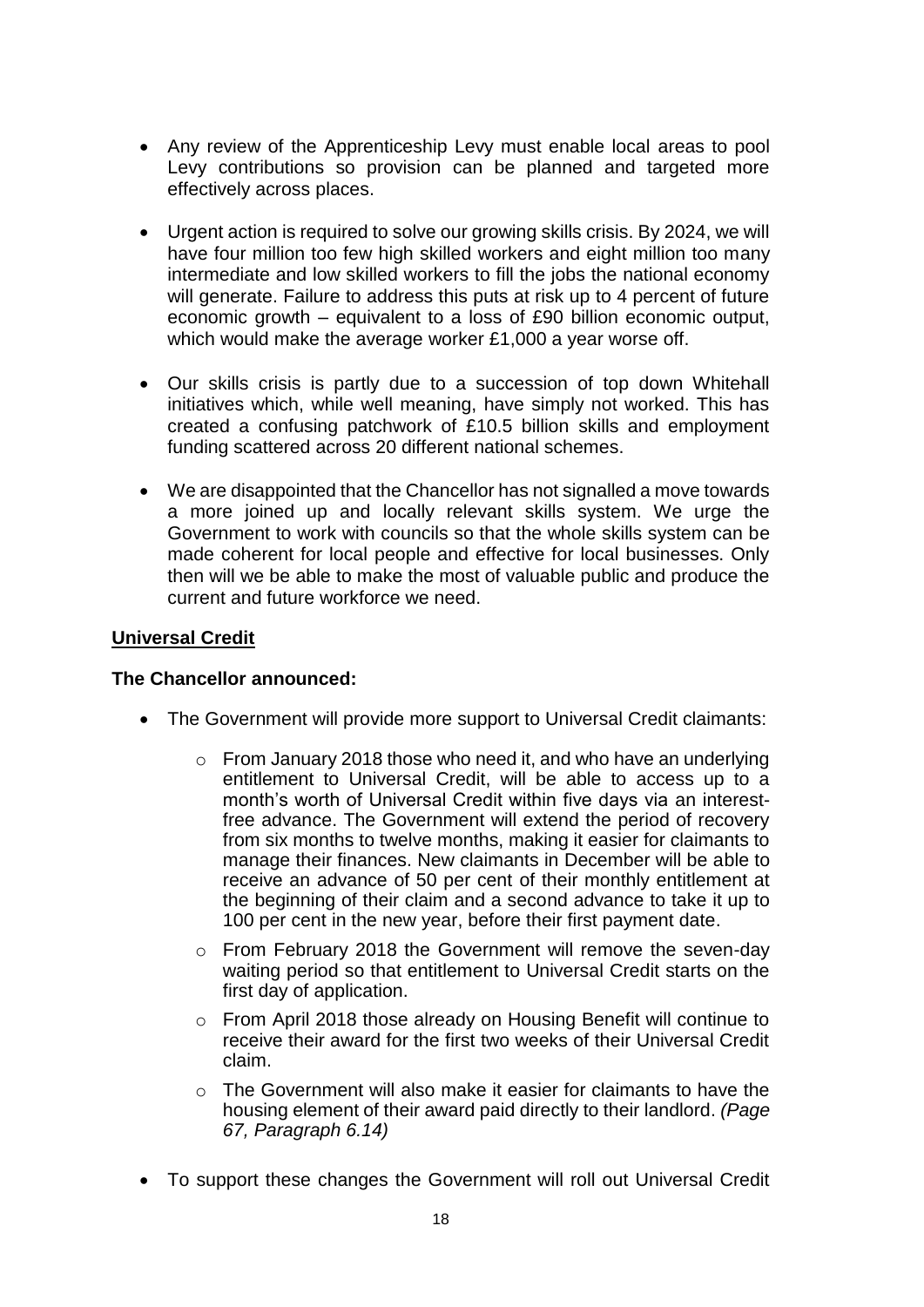more gradually between February 2018 and April 2018, and roll-out to all jobcentres will be complete in December 2018. *(Page 67, Paragraph 6.15)*

 Universal Credit also offers new opportunities to support people in lowpaid work to progress in the labour market. The Budget allocates £8 million to trial innovative approaches to help individuals on Universal Credit to earn more. *(Page 67, Paragraph 6.16)*

#### **LGA view:**

- We have raised significant concerns on behalf of the sector about the design and implementation of Universal Credit. We are pleased that the Government has listened to some of these concerns and proposed a set of measures to address issues related to the initial waiting period, in particular.
- However, these measures also do not fully address the widening gap between people's incomes and outgoings, and the resulting pressures on council budgets and services that are presenting real challenges to local authorities.
- The package of measures should enable councils to ensure that fewer Universal Credit claimants get into difficulty at the outset of their claim.
- We need to understand detail of how the measures will be implemented. The measures that councils will be responsible for, particularly in relation to the continuation of Housing Benefit, may be administratively complex. These must be fully resourced, and the Department for Work and Pensions must continue to work closely with local government on implementation. It must be clear to claimants what support is available and how they can access it.
- Councils would like to be able to do more, in partnership with central government, to support low income households to increase their income from employment and access genuinely suitable and affordable housing.

#### **Devolution**

- The Government has agreed a 'minded to' devolution deal with the North of Tyne authorities, which will be subject to the consent of local partners. This would see £600 million of investment in the region over 30 years and create a new mayor elected in 2019 with powers over important economic levers including planning and skills. *(Page 53, Paragraph 4.56)*
- The Government will enter into discussions with the Liverpool City Region and Tees Valley to explore scope for further devolution to these areas, to promote local growth. (*Page 54, Paragraph 4.61)*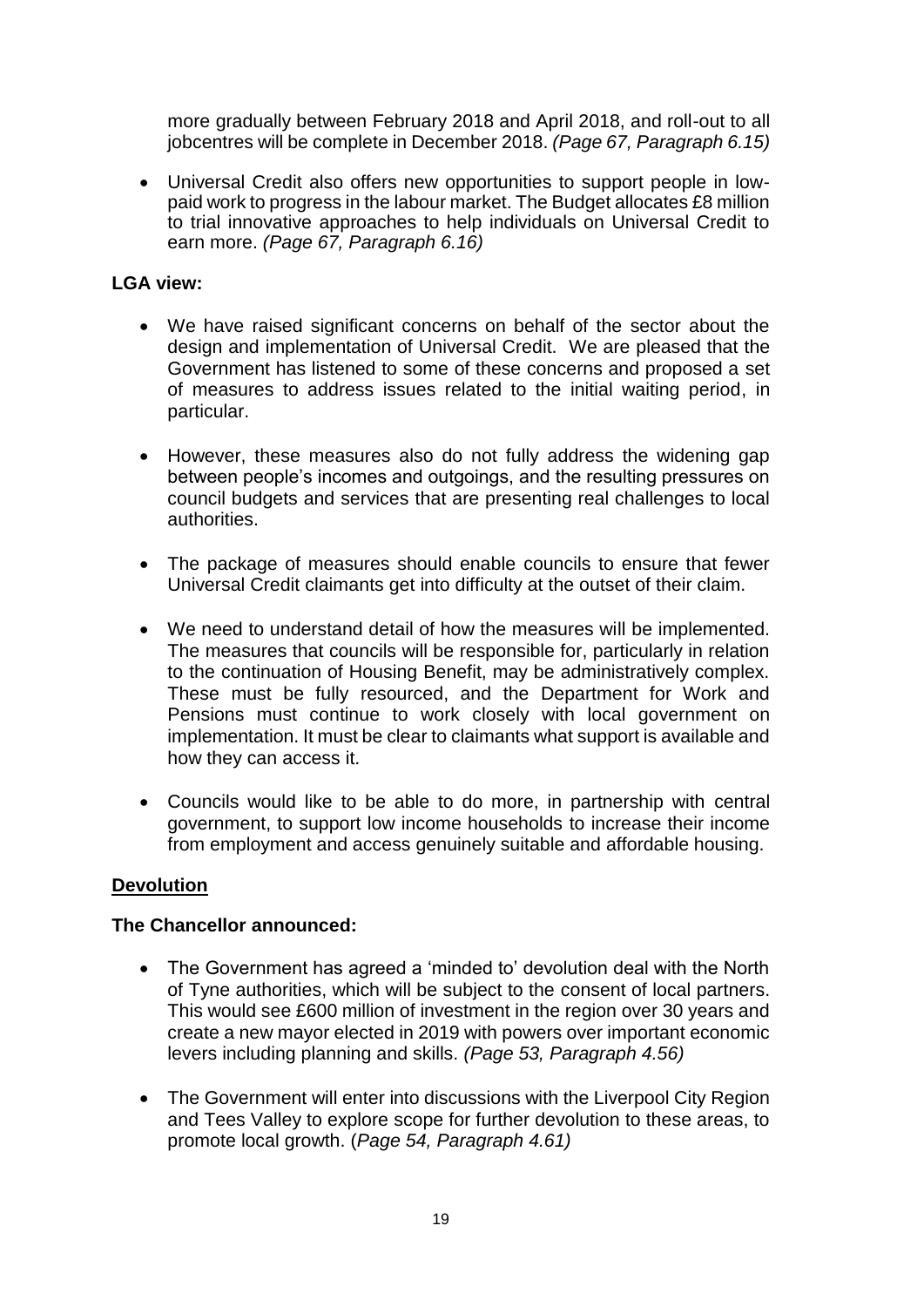- The Government has agreed a second devolution deal in principle with the West Midlands Mayor and Combined Authority to address local productivity barriers. This includes £6 million for a housing delivery taskforce, £5 million for a construction skills training scheme and a £250 million allocation from the Transforming Cities fund to be spent on local intra-city transport priorities. *(Page 54, Paragraph 4.62)*
- The Government will also begin negotiations on a growth deal for the Borderlands. *(Page 56, Paragraph 4.87)*
- The Government will make available to Mayoral Combined Authorities with elected mayors a £12 million fund for 2018/19 and 2019/20, to boost the new mayors' capacity and resources. *(Page 55, Paragraph 4.78)*

- The announcement of the first new devolution deals in 20 months is encouraging and will benefit those living in the North of Tyne region and the West Midlands. Many more such deals are required to the growing sense of stalled progress and missed opportunities across much of the country.
- The longer it takes to secure new devolution deals, the longer communities will have to wait to benefit from the opportunities currently available to areas where devolution has taken place. These include having greater powers and funding to improve local transport, housing, health and social care and to equip local people with the skills they need to secure employment and prosper.
- The Government needs to engage in an honest and open debate about the best form of governance able to foster thriving local economies across the country, including non-metropolitan areas, to ensure that opportunities for inclusive growth are not lost. This would be aided by providing further detail on the proposal for a common devolution framework as soon as possible.
- In order to have a clearer account of progress to date, that the annual devolution report should be published.

#### **Trade and Business Export Support**

#### **The Chancellor announced:**

 The Department for International Trade will set out details of their new export strategy review. *(Page 50, Paragraph 4.34)*

#### **LGA view:**

 The Government's review of the UK's export strategy is a welcome opportunity to do things differently. Whilst there are positive relationships between national and local agencies providing export support to business,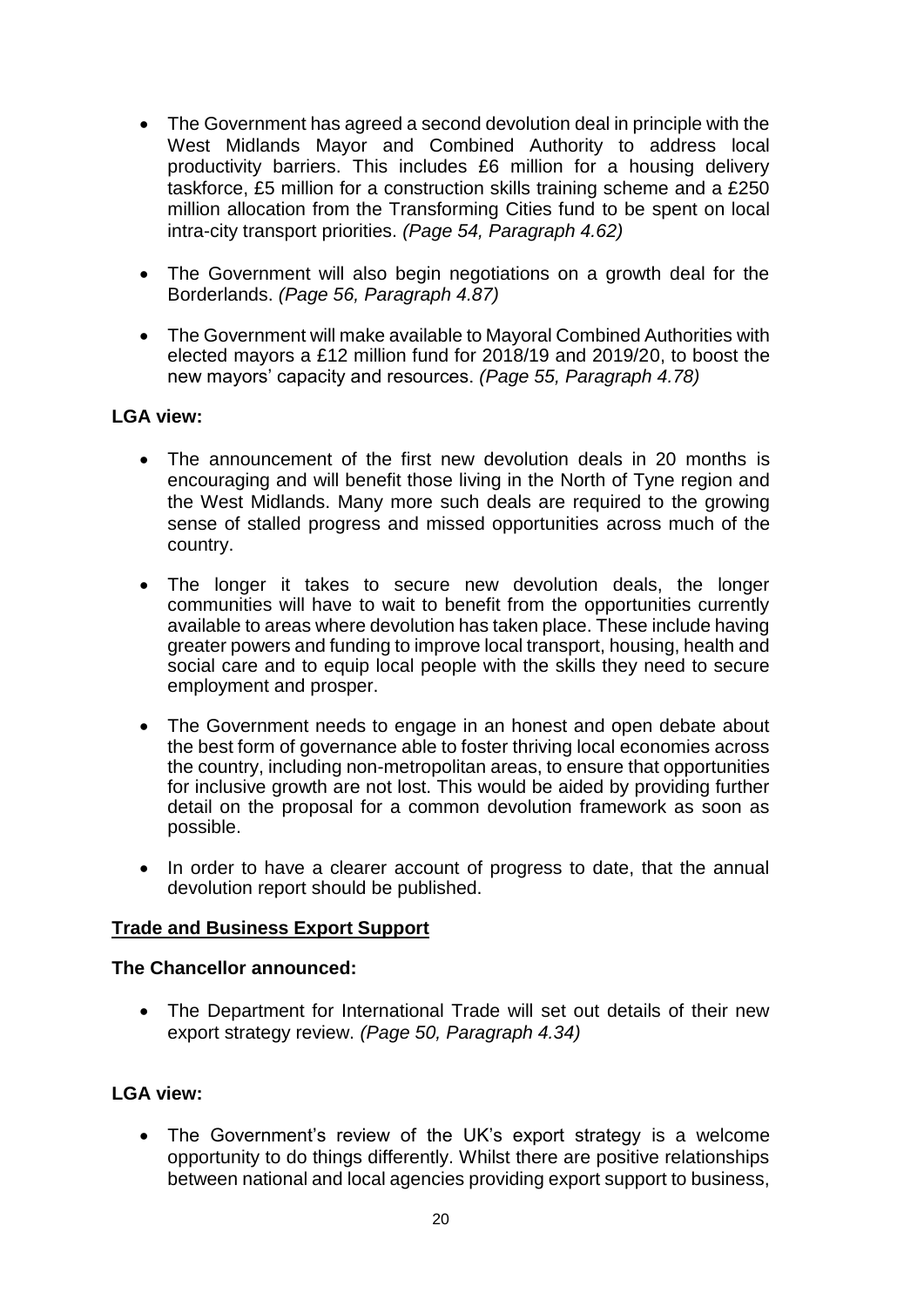there is still a need to further refine the offer and create flex in the system to tailor more to local needs. A new approach must better leverage the expertise of local authorities and further embed stronger place-based approaches to trade and investment that integrate support at a local level.

# **Transforming Cities Fund**

#### **The Chancellor announced:**

 A £1.7 billion fund from the National Productivity Investment Fund to support intra-city transport, will target projects which drive productivity by improving connectivity, reducing congestion and utilising new mobility services and technology. Half will be allocated via competition for transport projects in cities and the other half will be allocated on a per capita basis to the 6 combined authorities with elected metro mayors – £74 million for Cambridgeshire and Peterborough, £243 million for Greater Manchester, £134 million for Liverpool City Region, £80 million for West of England, £250 million for West Midlands and £59 million for Tees Valley – enabling them to invest in their transport priorities. *(Page 51, Paragraph 4.42)*

# **LGA view:**

- Any new funding for transport is a positive step. Motorists spend five days a year stuck in traffic and this costs them £1,000 a year. £1.7 billion in additional transport funding will make an essential impact for our cities and devolution areas. Funding allocations like those received by the mayoral combined authorities will allow local areas to focus on interventions that they know will make a difference.
- However congestion isn't just confined to cities. The Government must build on this, and deliver similar funding for councils across the country. In particular authorities need long term funding certainty and an end to constant bidding rounds.

#### **Workforce**

- To develop and support public sector workers in driving productivity improvements, the Government will build capability in workforce planning, management and monitoring. This will ensure the right people are in place, with the right skills and experiences to deliver key services. *(Page 68, Paragraph 6.25)*
- The Government will establish a Public Service Leadership Academy to complement existing provision, create networks and share best practice across the public services. A taskforce will be set up to advise on the role, remit and responsibilities of the new Academy and will provide an interim report by Spring Statement 2018. *(Page 68, Paragraph 6.26)*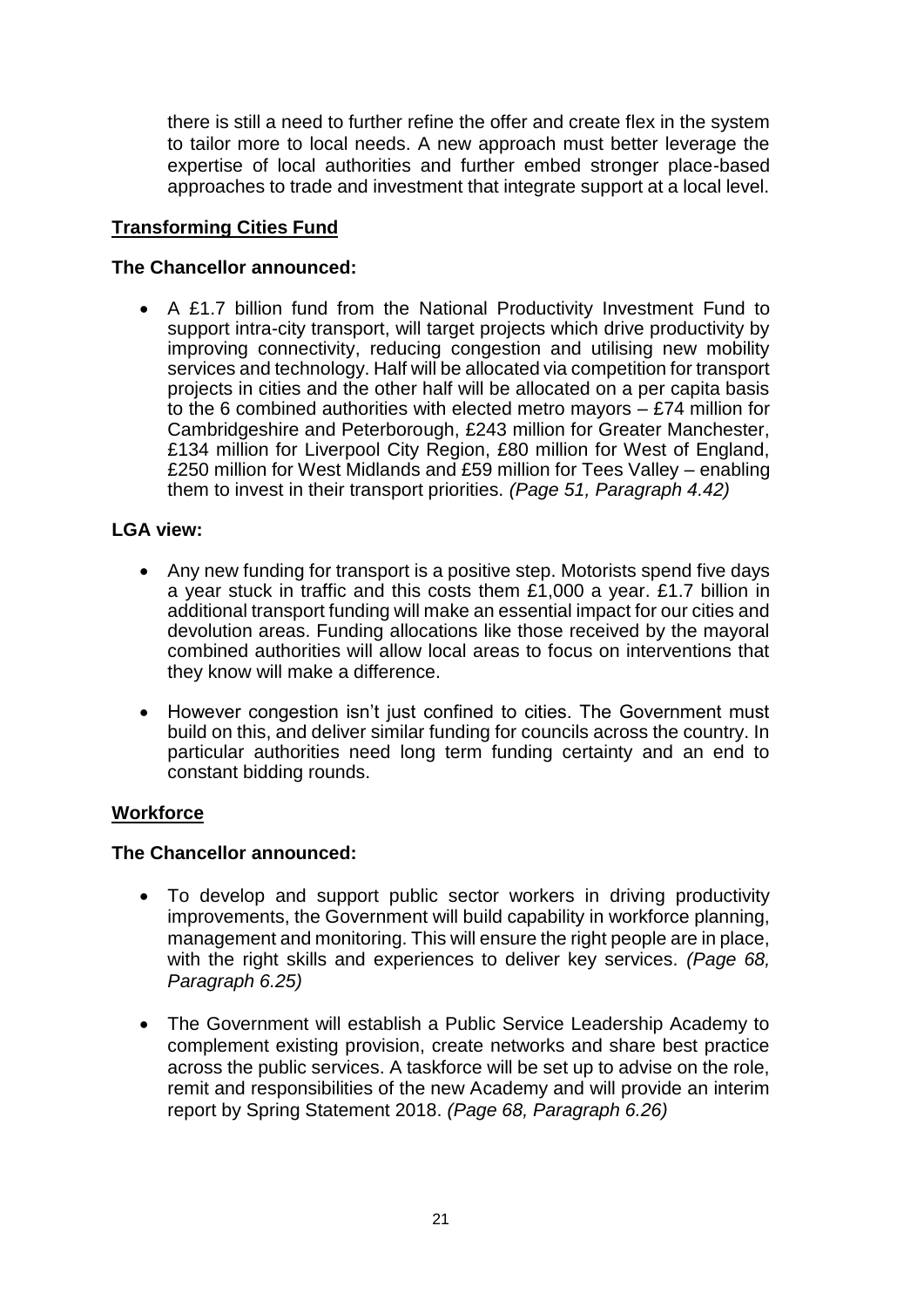- This builds on the work that the LGA is already undertaking, and we look forward to dialogue with the Government about their proposals and the funding involved.
- We welcome the establishment of the new Public Service Leadership Academy and we look forward to being involved in the advisory taskforce, building on our expertise in running similar programmes in local government.

#### **Public sector pay**

#### **The Chancellor announced:**

• In September 2017 the Government announced its intention to move away from the 1 per cent basic public sector pay award policy, which is paid to public servants in addition to any incremental pay progression and allowances. The Government will ensure that the overall pay award is fair to public sector workers, as well as to taxpayers, and reflects the vital contribution they make to delivering high quality public services. In 2018/19, for those workforces covered by an independent Pay Review Body (PRB), the relevant Secretary of State will shortly write to the PRB Chair to initiate the 2018/19 pay round, before later submitting detailed evidence outlining recruitment and retention data and reflecting the different characteristics and circumstances of their workforce. Each PRB will then make its recommendations in the spring or summer, based on the submitted evidence. Secretaries of State will make final decisions on pay awards, taking into account their affordability, once the independent PRBs report. *(Page 69, Paragraph 6.27)* 

- We are disappointed that the Chancellor has ignored local government in his remarks about public sector pay. We are continuing to call for additional funding to cover the cost of adjusting the local government pay structure to take account of the National Living Wage. The 1.2 million staff who work in local government strive every day to provide essential services to our communities. Without additional funding it will be increasingly difficult to retain staff and sustain service levels.
- It is disappointing that the Government has not recognised now the issue of rewarding fire employees to reflect the positive impact that the broader work of fire and rescue services in collaborating with health and other partners could have. We will continue to call on the Government to provide sufficient funding to deliver the best outcomes for fire and rescue services, their communities, partners and employees.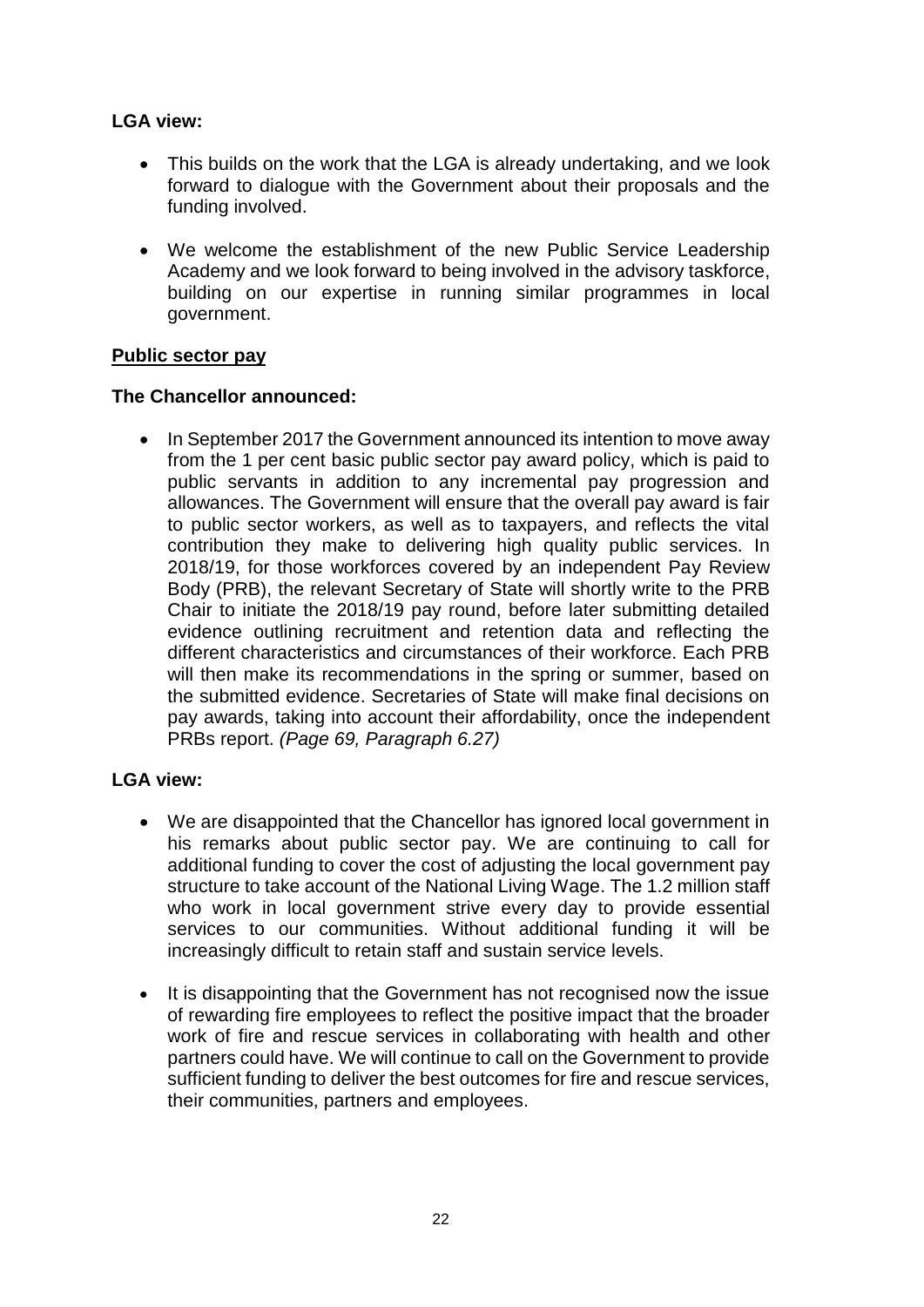# **Digital communications**

#### **The Chancellor announced**:

- The Government will invest a further £160 million from the National Productivity Investment Fund in new 5G infrastructure. *(Page 52, Paragraph 4.47)*
- The Government is launching a new £190 million Challenge Fund that local areas around the country will bid for to encourage faster rollout of full-fibre networks by industry. *(Page 52, Paragraph 4.48)*
- The Government will shortly consult on commercial options to improve mobile communications for rail passengers and will invest up to £35 million to enable trials. This will be used to upgrade the Network Rail test track in Melton Mowbray, install trackside infrastructure along the Trans-Pennine route between Manchester, Leeds and York, and support the rollout of fullfibre and 5G networks. *(Page 52, Paragraph 4.49)*

- Extending excellent digital coverage across the country is key to ensuring all residents and businesses have access to 21st century digital connectivity. While investment in 5G technology is welcome, many outside our larger cities currently struggle to access 4G or even 3G technology. Non-metropolitan areas have a vital role to play in driving the growth of our economy but are being held back by poor connectivity. We call on the Government to fund trials of 5G in rural areas, to better understand its rural replicability, and determine its potential to improve broadband and mobile coverage to the benefit of residents, businesses and crucial services like remote healthcare.
- The provision of full fibre connectivity across the country will be vital to ensure residents have access to fast and reliable connectivity. We are pleased local areas will be able to access funding to help stimulate the market to extend coverage. For those residents who won't be reached by full fibre connectivity for some time, we have called for the Government to be more ambitious on the proposed speeds and scope of the Broadband Universal Service Obligation. A proposal that only aims to provide a minimum download speed of 10Mbps to those it reaches and leaves approximately 60,000 premises unserved cannot be the limit of the Government's ambition.
- The Government's proposals to trial new ways to improve connectivity on trains is positive. Poor mobile signal on our rail network is symptomatic of the low levels of mobile connectivity across many non-metropolitan areas. Where appropriate, the Government should explore how this investment can help improve the connectivity of nearby towns, villages and business parks. Local government is committed to exploring with the mobile industry, regulators and Government how best to ensure residents across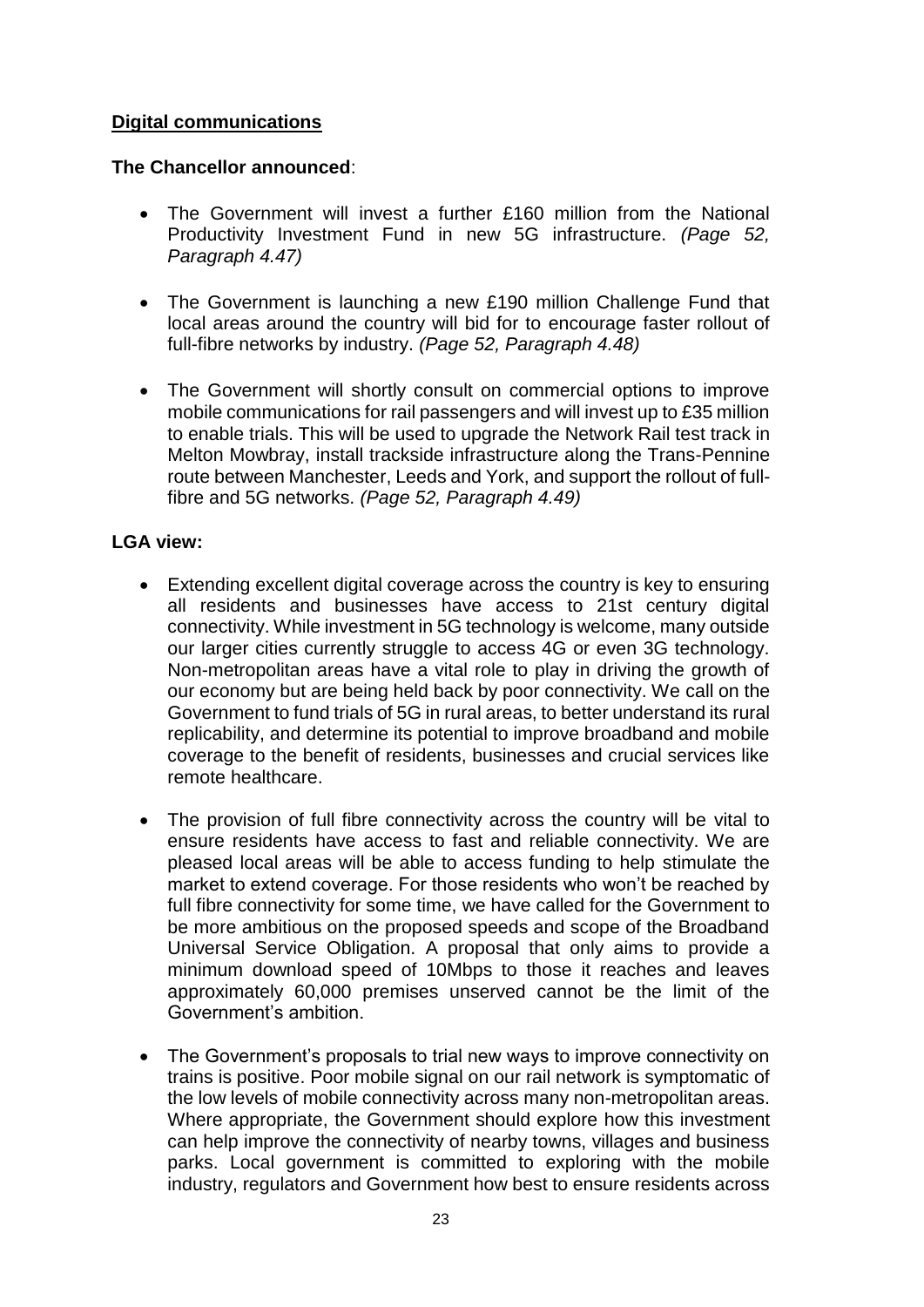the country can benefit from public investment in new technology, wherever they live.

# **Clean air and diesel vehicles**

#### **The Chancellor announced:**

- In support of the National Air Quality Plan published in July, the Government will provide £220 million for a new Clean Air Fund. This will allow local authorities in England with the most challenging pollution problems to help individuals and businesses adapt as measures to improve air quality are implemented. The Government is launching a consultation alongside Budget on options that could be supported by this fund. This will be paid for by:
	- o A Vehicle Excise Duty (VED) supplement that will apply to new diesel cars first registered from 1 April 2018, so that their First-Year Rate will be calculated as if they were in the VED band above. This will not apply to next-generation clean diesels – those which are certified as meeting emissions limits in real driving conditions, known as Real Driving Emissions Step 2 (RDE2) standards.
	- o A rise in the existing Company Car Tax diesel supplement from 3 per cent to 4 per cent, with effect from 6 April 2018. This will also apply only to diesel cars which do not meet the Real Driving Emissions Step 2 (RDE2) standards. (*Page 36, Paragraph 3.42)*

#### **LGA view:**

- We support further incentives to help motorists move to cleaner cars. Today's tax changes, and £220 million Clean Air Fund, are a step in the right direction.
- We would now like to see the Government build on this positive step, and go further by backing a national diesel scrappage scheme. This will enable us to both make transition to greener vehicles easier for car owners, and deliver cleaner air for our residents.

# **Support for Electric Vehicles**

#### **The Chancellor announced:**

 To support the transition to zero emission vehicles, the Government will regulate to support the wider roll-out of charging infrastructure; invest £200 million, to be matched by private investment into a new £400 million Charging Investment Infrastructure Fund; and commit to electrify 25 per cent of cars in central government department fleets by 2022. The Government will also provide £100 million to guarantee continuation of the Plug-In Car Grant to 2020 to help consumers with the cost of purchasing a new battery electric vehicle. *(Page 46, Paragraph 4.15)*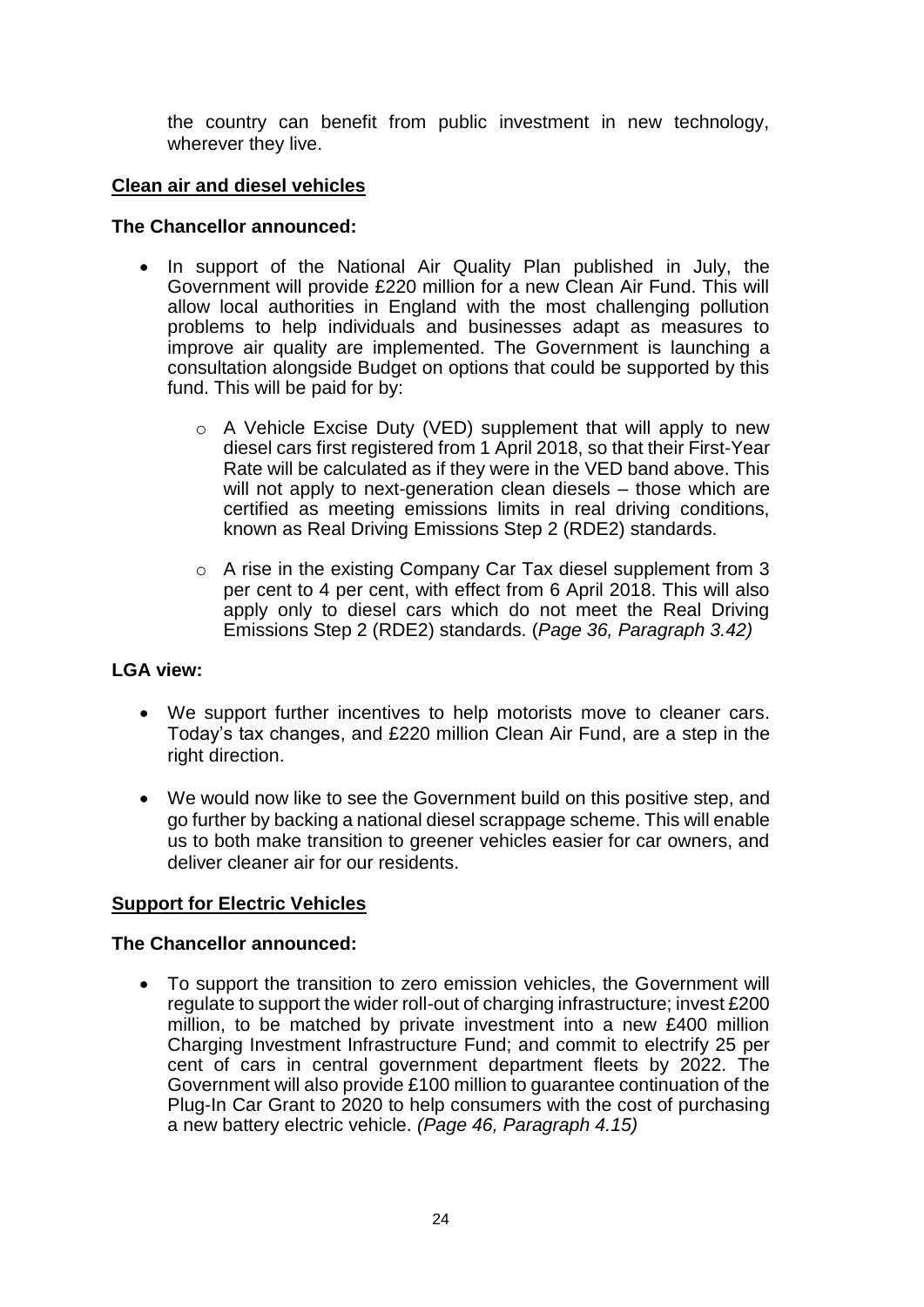The Government needs to clarify how the infrastructure required to support electric vehicles will be put in place, and who will maintain it. Councils are keen to assist the Government in building a greener economy, but the provision of infrastructure will require a partnership of central government, local government and the private sector.

# **Potholes**

#### **The Chancellor announced:**

• The Government is investing an additional £45 million in 2017/18 to tackle around 900,000 potholes across England. *(Page 51, Paragraph 4.43)*

#### **LGA view:**

 We welcome the additional funding to deal with the road maintenance backlog. However, this is not sufficient to deal with the £12 billion backlog of repairs.

#### **Flooding**

#### **The Chancellor announced:**

 An additional £76 million will be spent on flood and coastal defence schemes over the next three years. This funding will better protect 7,500 households and boost flood defence investment to over £2.6 billion between 2015/16 and 2020/21. Of this, £40 million will be focussed on deprived communities at high flood risk, boosting local regeneration. *(Page 52, Paragraph 4.50)* 

#### **LGA view:**

• This provides clarity on how a proportion of the £700 million additional funding for flood defences announced at Autumn Budget 2016 will be allocated. It is vital that investment in capital and maintenance is joinedup as part of a long-term approach to improving local flood defence and resilience infrastructure. Devolving funding into a single place-based pot would allow local areas to support a more diverse set of outcomes and local priorities.

#### **Environmental tax – reducing plastics waste**

# **The Chancellor announced:**

• The Government will launch a call for evidence in 2018 seeking views on how the tax system or charges could reduce the amount of single-use plastics waste, building on the success of the existing plastic carrier bag charge. *(Page 37, Paragraph 3.50)*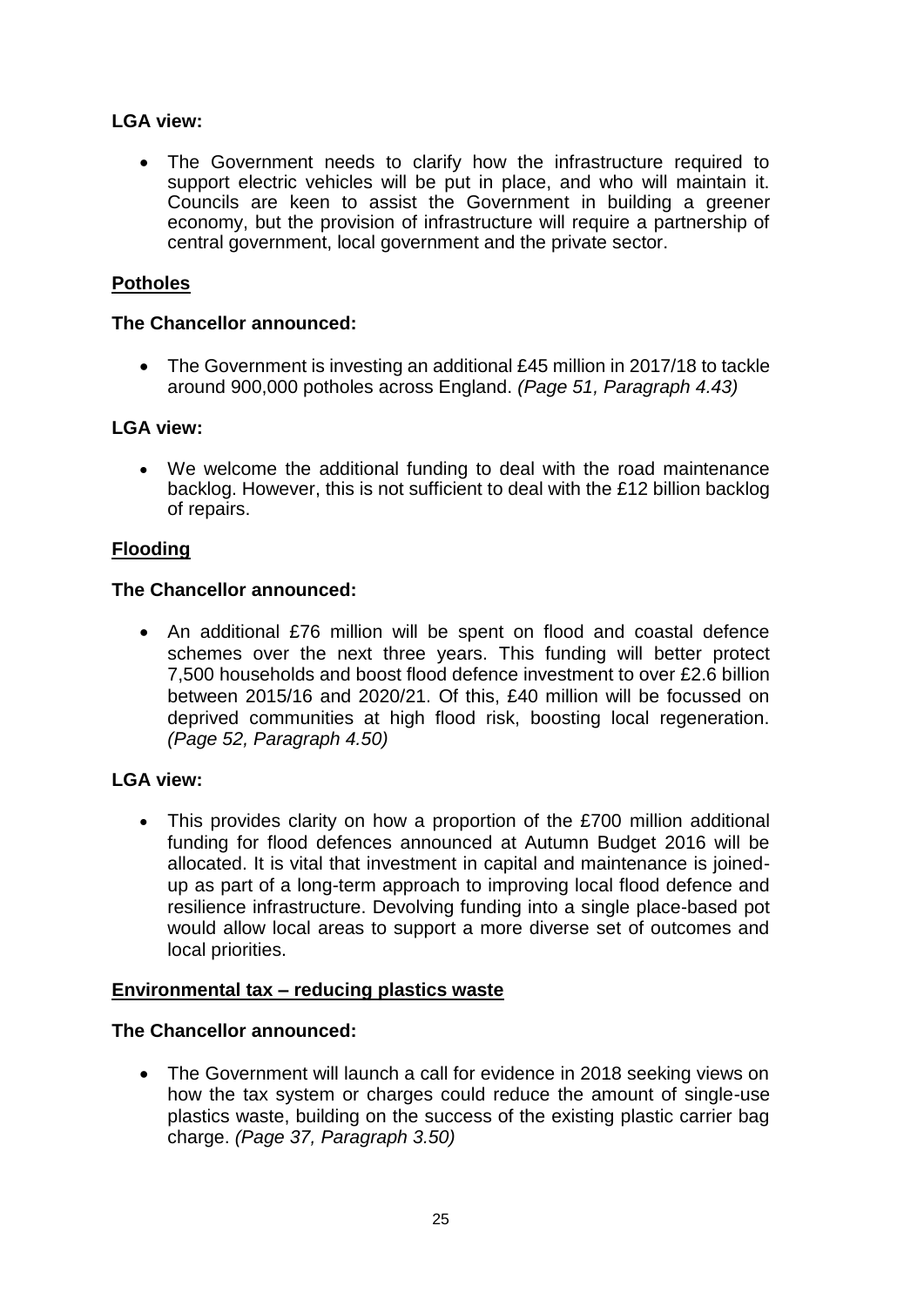• Dealing with litter and fly-tipping is expensive and costs tax payers nearly £1 billion each year. We look forward to seeing the detail of the proposals and working with the Government to explore the options.

#### **Cultural Development Fund**

#### **The Chancellor announced:**

 To support the role culture can play in regeneration and local growth, the Government will provide £2 million funding to the Department for Digital, Culture, Media and Sport for place-based cultural development. *(Page 56, Paragraph 4.83)*

#### **LGA view:**

- Councils recognise the tremendous role that culture and heritage plays in helping to create places where people want to live, work and visit. While today's announcement is helpful, further funding would genuinely make a difference in creating culture-led, place-based development in communities.
- Despite significant reductions in central government funding, councils have adopted innovative ways of supporting and boosting culture and heritage. This includes setting up trusts to run cultural services, co-locating libraries with other public services, and reaching new audiences through digital innovation.
- Councils must play a central role in how this new fund is spent and distributed, which should complement existing commitments to the creative industries in the Industrial Strategy. Councils know their areas and are best placed to ensure any resources being deployed are spent as efficiently and effectively as possible, so their local communities, residents and businesses get the maximum benefits.

#### **Centenary Fund**

#### **The Chancellor announced:**

 At Spring Budget 2017 the Government announced £5 million for projects to celebrate the centenary of voting rights being extended to women for the first time in 1918. Today the Chancellor announced that £1.2 million of this will go to fund activities in seven cities and towns with strong links to the campaign for women's suffrage – Bolton, Bristol, Leeds, Leicester, London, Manchester, and Nottingham. The Government will allocate the rest to local and community projects, including a statue of Millicent Fawcett in Parliament Square, and other activities. *(Page 56, Paragraph 4.81)*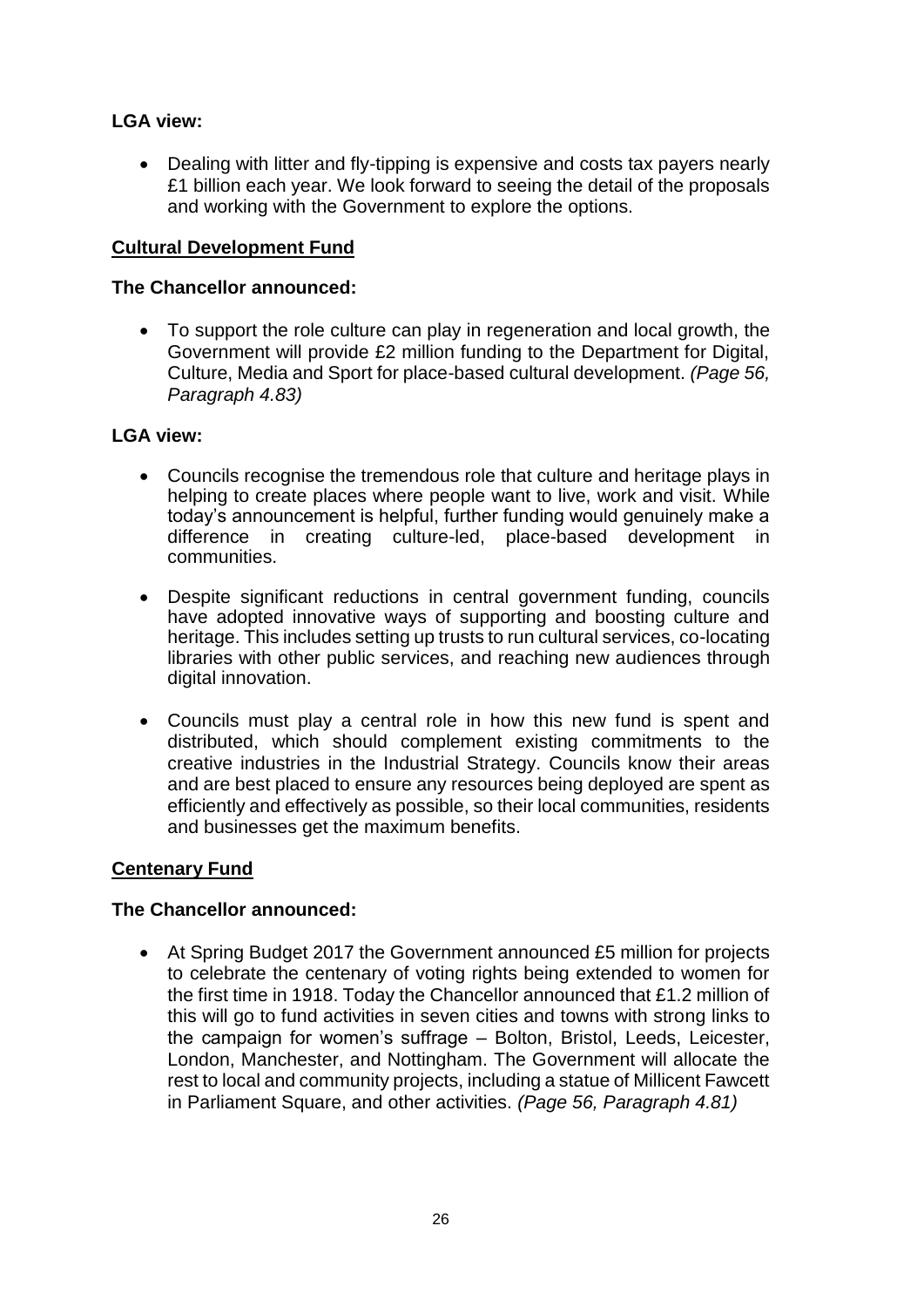- The 1918 Representation of the People Act, giving women over 30 the right to vote, was a momentous occasion and it is right that we celebrate the enormous positive impact that this has had on society. These celebrations should be used to inspire a new generation of women to engage with and enter into politics.
- To enable effective planning for the celebrations the Government should make details of the fund available as soon as possible.

# **New duty band to target 'white cider'**

#### **The Chancellor announced:**

 Following the consultation launched at Spring Budget 2017, the Government will introduce a new duty band for still cider and perry from 6.9 per cent to 7.5 per cent alcohol by volume (abv), to target white ciders. Legislation will be brought forward in Finance Bill 2018/19, for implementation in 2019, to allow producers time to reformulate and lower their abv. *(Page 38, Paragraph 3.58)*

# **LGA view:**

- We support the announcement of a new duty band for still cider and perry. Our response to the consultation had urged the Government to introduce differential duty rates for ciders to help target high strength 'white' ciders.
- The availability of cheap, high strength ciders has been an ongoing concern for councils as it is linked to public disorder and health harm. The introduction of a new band will align high strength cider duties with those introduced for beer in 2011. This is something we have previously called for.

#### **Hidden economy: conditionality**

#### **The Chancellor announced:**

 The Government will consult further on how to make the provision of some public sector licences conditional on being properly registered for tax. This would make it more difficult to trade in the hidden economy, helping to level the playing field for compliant businesses. *(Page 39, Paragraph 3.69)*

- We support the Government's focus on preventing businesses from entering the hidden economy.
- Introducing tax registration as a condition of access to some business licences or permits is equivalent to other checks (for example, Disclosure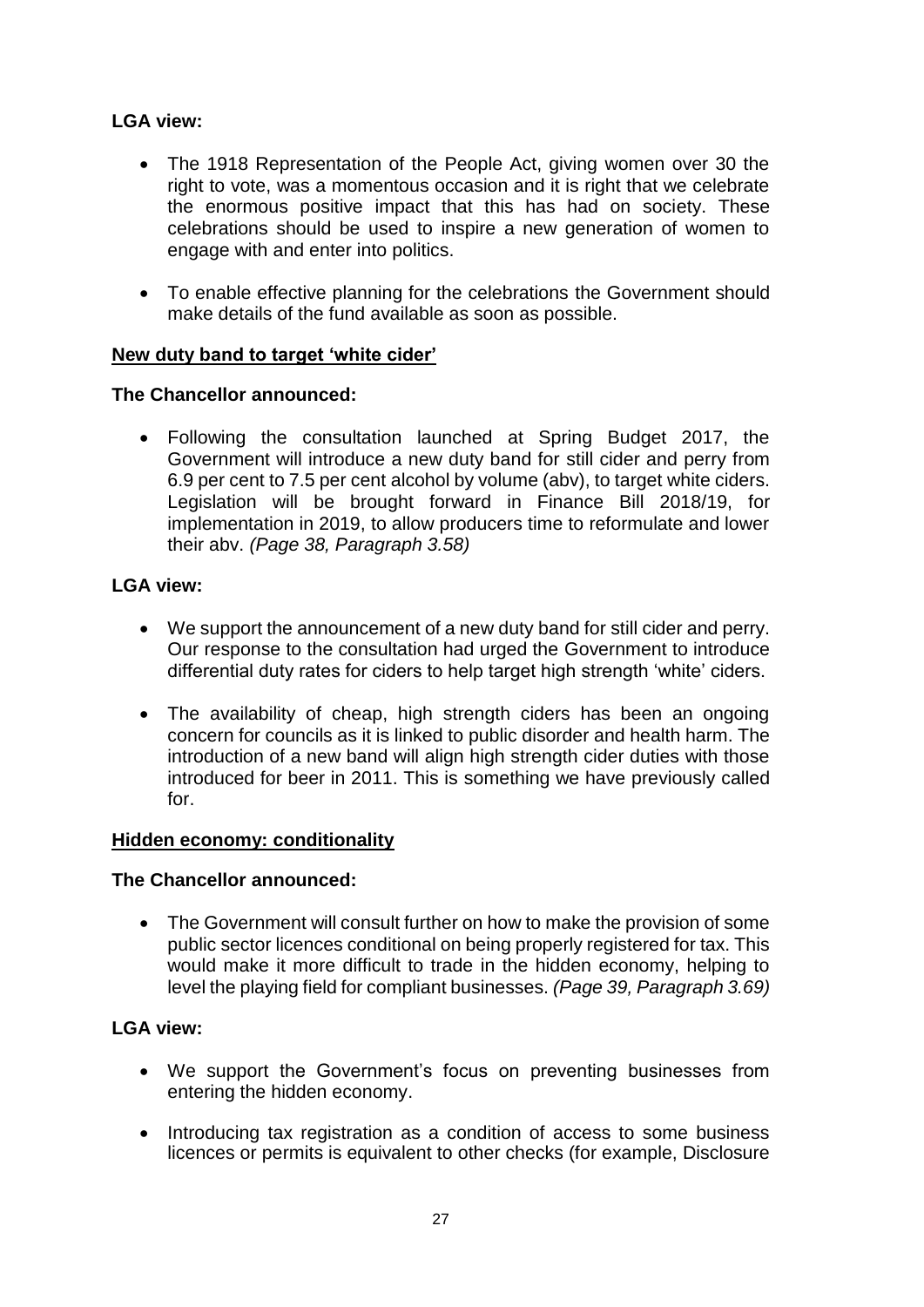and Barring Service checks or right to work checks). They could, in principle, be incorporated into local government licensing processes.

- It will be important that any proposals do not duplicate information about licence holders that the Government already collects through returns such as the National Fraud Initiative.
- Equally, any changes must not shift the burden of checks and investigation from HMRC to licensing authorities. Instead, any new rules should enable licensing authorities to undertake a simple check on an applicant's tax status, with cases referred to HMRC in the event of any discrepancies.

#### **Efficiency Review**

#### **The Chancellor announced:**

- At Budget 2016, the Government announced that spending would be reduced by £3.5 billion over Spending Review 2015 plans in 2019-20. An Efficiency Review was launched to help deliver this. As announced at Autumn Statement 2016 the Government has reprioritised £1 billion of low value spend to fund new priorities, instead of putting savings toward deficit reduction as originally planned. *(Page 22, Paragraph 1.54)*
- A further £1.4 billion reduction has been delivered by a number of savings in low value spend, announced in the previous Parliament. *(Page 22, Paragraph 1.55)*
- Given potential new spending and administrative pressures faced by departments in 2019/20, the Government has decided not to proceed with the remaining £1.1 billion reduction in spending in that year. *(Page 22, Paragraph 1.56)*

#### **LGA view:**

 We have previously argued that none of the savings to be made from the Efficiency Review should fall on local authorities. The Government's decision not to proceed with the Efficiency Review will bring certainty councils.

#### **Geospatial data**

- The Government will establish a new Geospatial Commission to provide strategic oversight to the various public bodies who hold this data. *(Page 46, Paragraph 4.14)*
- The Government will work with the Ordnance Survey (OS) and the new Commission, by May 2018, to establish how to open up freely the OS MasterMap data to UK-based small businesses in particular, under an